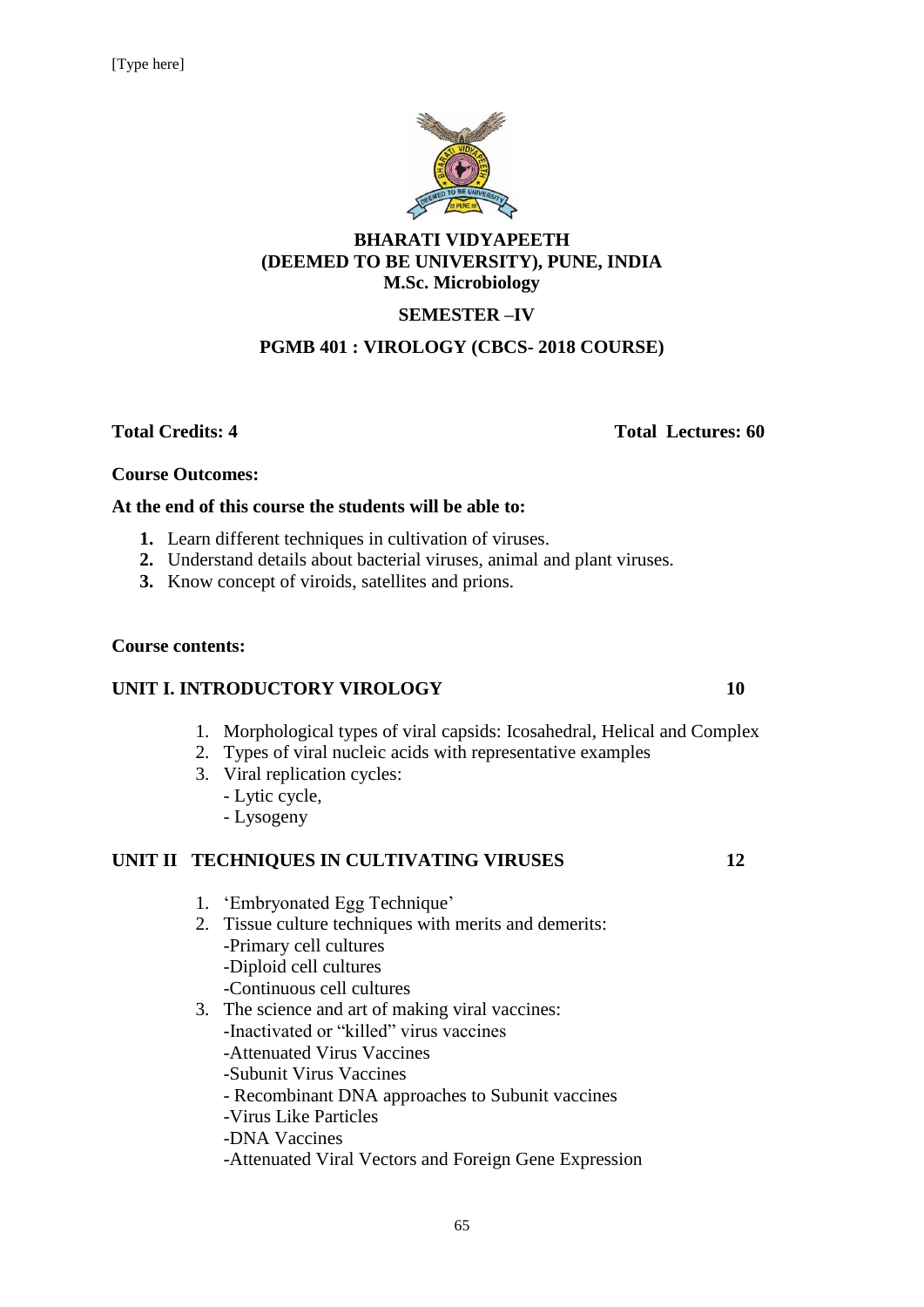4. Vaccine technology for Delivery and Improving Antigenicity -Adjuvants -Delivery and formulation -Immunotherapy

### **UNIT III. BACTERIOPHAGES** 10

- 1. Morphology, genome organization and life cycle of : -T-even, T-odd, coliphages, λ phage Mu-1.
- 2. Phage Bacterium interaction / phage Biology
- 3. Genome mapping- T4R II locus, Benzor's Spot Test, Complementation test
- 4. Viruses that kill superbug (ESKAPE Therapy)

### **UNIT IV. ANIMAL VIRUSES 08**

- 1. Reproduction of animal viruses:
	- i) Adsorption of virions
	- ii) Penetration and uncoating
	- iii) Replication and transcriptions in DNA viruses
	- iv) Replication and transcriptions in RNA viruses
	- v) Synthesis and assembly of virus capsids
	- vi) Virion Release
- 2. Cytocidal infections and cell damage.
- 3. Intrinsic Response to animal viral infections: -Programmed Cell Death (Apoptosis)

#### **UNIT V PLANT VIRUSES 08**

- 1) Effect of viruses on plants
- 2) Plant virus reproduction: Tobacco Mosaic Virus (TMV)
- 3) Transmission of Plant Infecting Viruses- with vectors and without vectors

#### **UNIT VI. UNUSUAL INFECTIOUS AGENTS 12**

#### **1) Viroids**

- i) Replication
- ii) Sequence diversity
- iii) Movement
- iv) Pathogenesis

#### **2) Satellites**

- i)Replication
- ii) Pathogenesis

#### **3) Prions and transmissible spongiform encephalopathies**

- i) Scrapie
- ii) Creutzfeldt-Jakob disease (CJD)
- iii) Prions and the *prnp* gene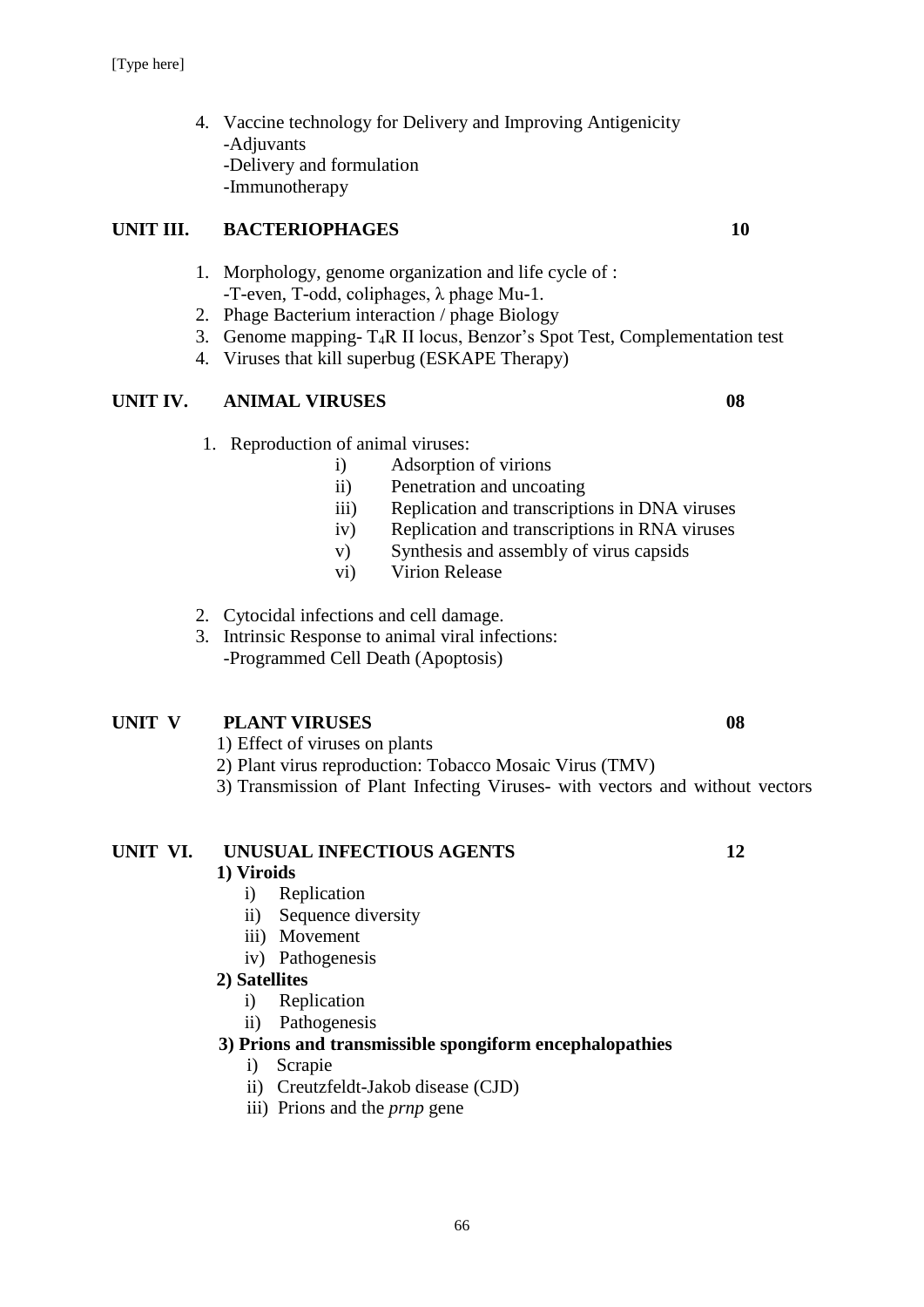#### **References**

- 1. Black J.G. (2002) Microbiology Principles and Explorations 'Viruses'  $255 283$ .  $5<sup>th</sup>$ Edn. John wiley & sons Inc.
- 2. Darnell J.E. avid Baltimore , Allan Campbell, General Virology
- 3. Dimmock N.J. , A.J.Easton and K.N.Leppsrd, " Introduction to Modern Virology" Fifth edition, Blackwell Science (Topic B)
- 4. Flint S.J., L.W.Enquist, R.M.Krug, V.R.Racaniello, A.M. Skalka (2000) Principals of Virology, Molecular Biology Pathologeneis and Control ASM Press.
- 5. Lewin B. (2000) Genes VII. Oncogenes & Cancer 875-913. Oxford University Press.
- 6. Mattew K. Waldor , David I. Friedman and Sankar L. Adhya (2005) Phages : Their role in Bacterial Pathogenesis and Biotechnology, ASM Press , Washington DC
- 7. McKane. L. and KJ.Kandel. (1996) Microbiology Essentials and Applications. Viruses – pg. 305-332 McGrawtlill Inc.
- 8. Packer. M. (1983) Veterinary Bacteriology and Virology. 7<sup>th</sup> Edition CBS Publisher.
- 9. Rangaswami G & D.J. Baygyaraj. (1993) Agriculture Microbiology, 2nd Edn. Viral diseases of plants – 313-323.
- 10. Talaro. K.P and A. Talaro. (2002) Foundation in Microbiology. 4<sup>th</sup> Edition. An introduction to viruses. 159 – 185. McGraw Hill.

\* Students are supposed to refer to "Current Contents" and periodicals for recent & additional information.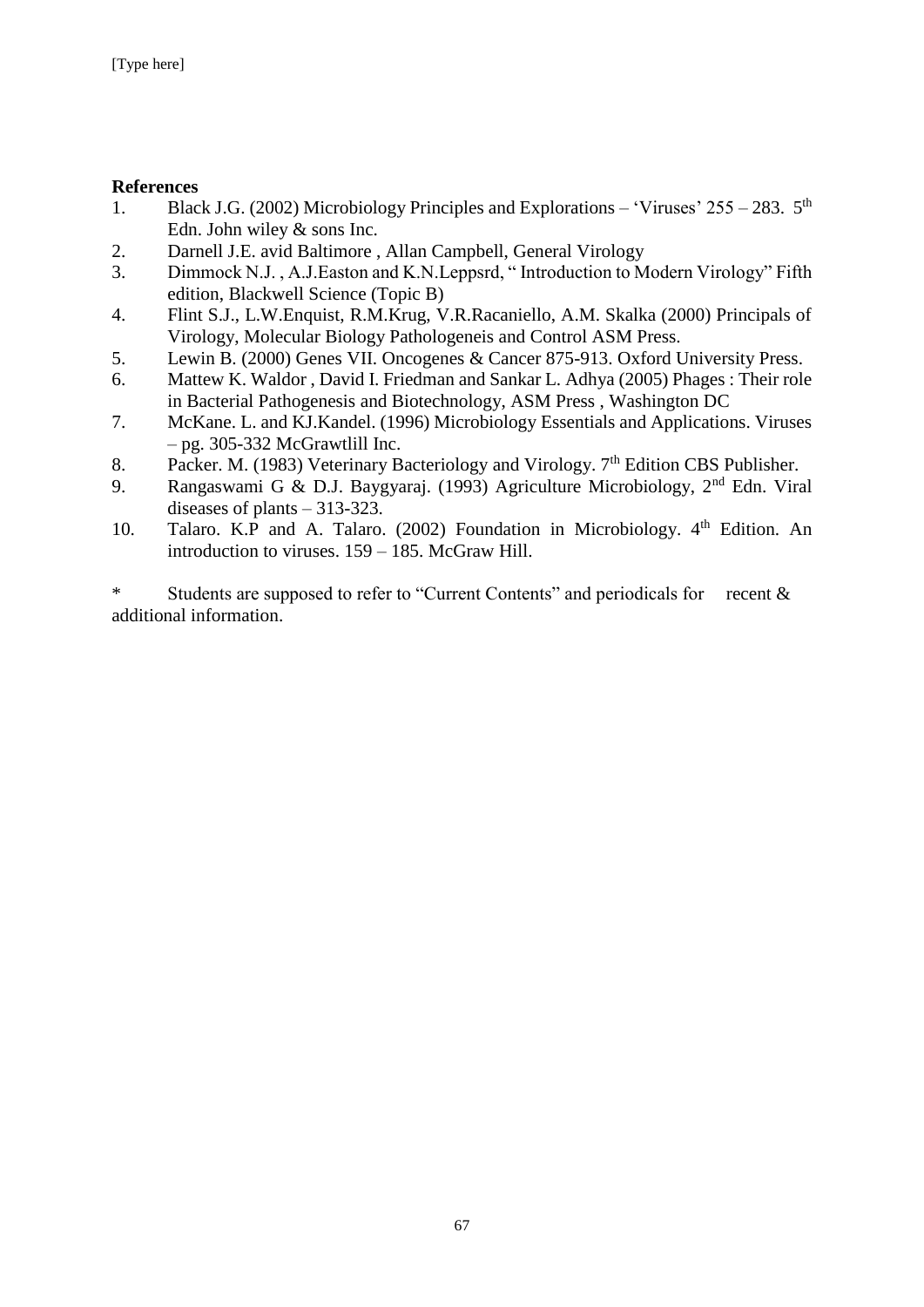

### **BHARATI VIDYAPEETH (DEEMED TO BE UNIVERSITY), PUNE, INDIA M.Sc. Microbiology (CBCS-2018 COURSE)**

# **SEMESTER –IV**

#### **PGMB 402–MEDICAL MICROBIOLOGY**

#### **Total Credits: 4 Total Lectures: 60**

#### **Course Outcomes:**

#### **At the end of this course the students will be able to:**

- **1.** Know in details the mechanism of entry of certain pathogens in host cells.
- **2.** Understand different symptoms and medical terms commonly used during diagnosis and treatment of patients.
- **3.** Understand details of bacterial, viral, fungal and protozoal diseases as mentioned in the syllabus.
- **4.** Know the ways of controlling infections in hospitals.

#### **Course contents:**

#### **UNIT I. MICROBIAL ADHESION AND INVASION 15**

- 1. Role of sulfatide receptors in the pathogenesis of *Mycoplasma*
- 2. Significance of Ganglio and Lacto series glycolipids in pulmonary infections.
- 3. Molecular interactions between 'Human Rhinoviruses and 'ICSM-1'
- 4. Role of Heparin sulfate Glycosaminoglycans in the spread of Herpes simplex virus.
- 5. Interactions of Poliovirus with immunoglobulin like cell receptor.
- *6.* Mycoloic Acid based invasion,(*Mycobacteria*)
- *7.* Quorum Sensing

#### **UNIT II. INFECTIOUS DISEASE SYNDROMES 11**

- 1. Bacteremia
- 2. Sepsis
- 3. Pathophysiology of septic shock
- 4. Vascular damage and peripheral vasodilation
- 5. Infective endocarditis
- 6. Pyrexia
- 7. Centrally distributed maculopapular eruptions
- 8. Peripheral eruptions
- 9. Vesicular eruptions
- 10. Purpuric eruptions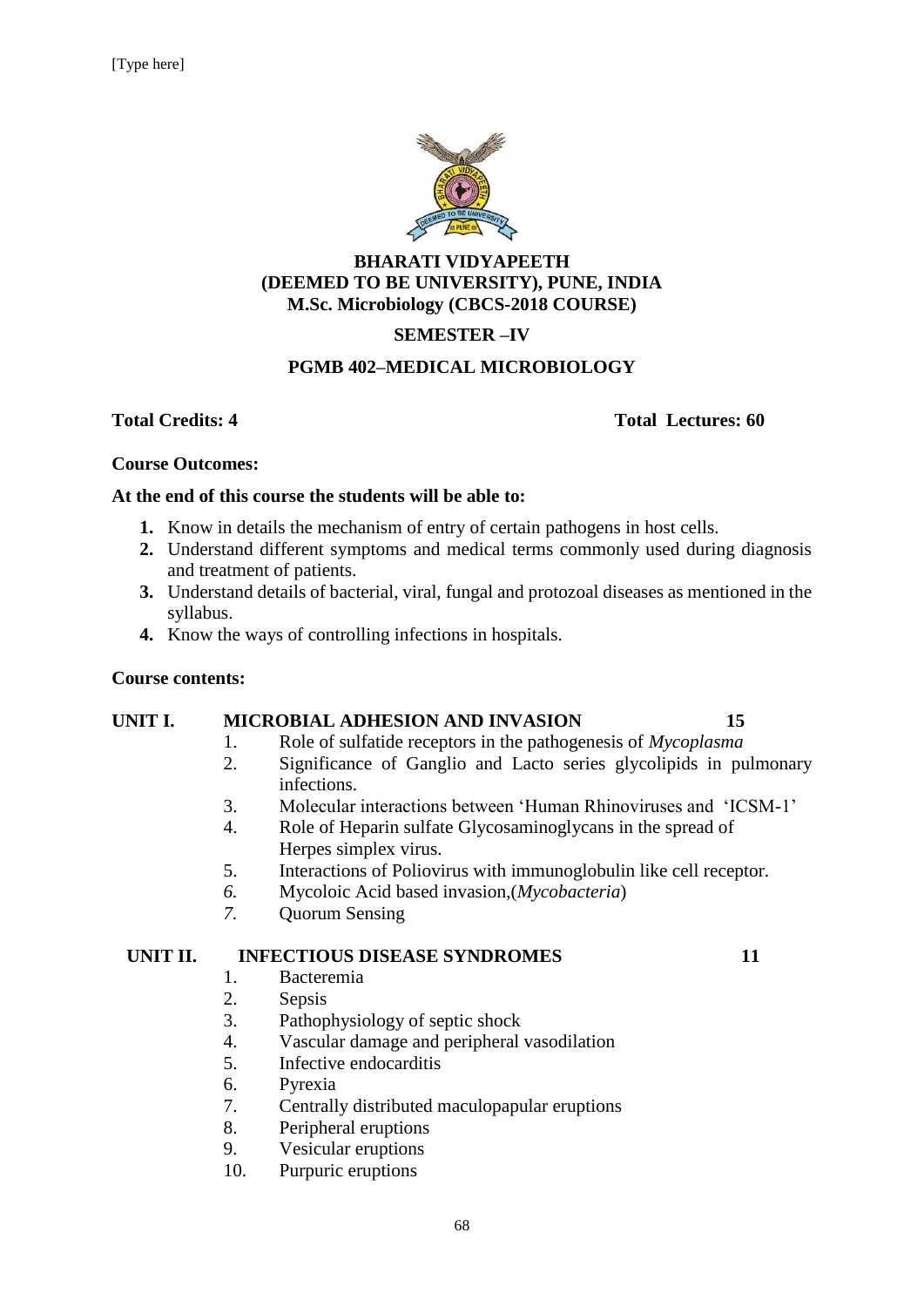#### **UNITIII. DETAILED STUDY OF FOLLOWING DISEASES 30**

- 1. Tuberculosis
- 2. Gonorrhoea
- 3. Syphilis
- 4. Bacillary Dysentry
- 5. Cholera
- 6. Herpes
- 7. Hepatitis A and B
- 8. Influenza
- 9. Dengue
- 10. Chikungunya
- 11. Systemic candidiasis
- 12. Invasive aspergillosis
- 13. Malaria
- 14. Amoebiasis
- 15. Nosocomial infections: *Staphylococcus* and *Pseudomonas*

#### **UNIT IV. CONTROL OF INFECTIONS IN HOSPITALS 04**

- 1. Nursing Precautions
- 2. Isolation Policies
- 3. Hospital acquired infections
- 4. Prevention of surgical wound infections and burn infections.

# **Literature Cited**

- 1. Ananthanarayan R., C.K.Jayram Paniker, " Textbook of Microbiology" 8th Edition , Orient Longman Pvt.Ltd. (Topic C)
- 2. Collee J.G., J.P.Duguid, A.G.Fraser, B.P.Marmion, "Practical Medical Microbiology" Thirteenth edition, Churchill Livingstone (Topic C)
- 3. Dimmock N.J. , A.J.Easton and K.N.Leppsrd, " Introduction to Modern Virology" Fifth edition, Blackwell Science (Topic B)
- 4. Flint S.J., L.W.Enquist, R.M.Krug, V.R.Racaniello, A.M. Skalka (2000) Principals of Virology, Molecular Biology Pathologeneis and Control ASM Press.
- 5. King Maurice, " A Medical Laboratory for developing countries" First Edition, Oxford University Press (Topic D)
- 6. Magnus Hook, Lech Switalski, Microbial Adhesion and Invasial, First Edition, Springer – Verlag New Yark Inc. (Topic A)
- 7. Matthew K Waldor, David J Friedman and Sankar L. Adhya, "Phages" 2005, American Society for Microbiology Press (Topic A)
- 8. Saravanan P., Virology, MJP Publishers Chennai. (Topic C)
- 9. Sharma B., 'Medical Microbiology' A Clinical Perspective' First edition 2001, Paras Medicla Publishers Hydrabad (Topic D) 'Principles of Virology' 2000, American Society for Microbiology Press (Topic C)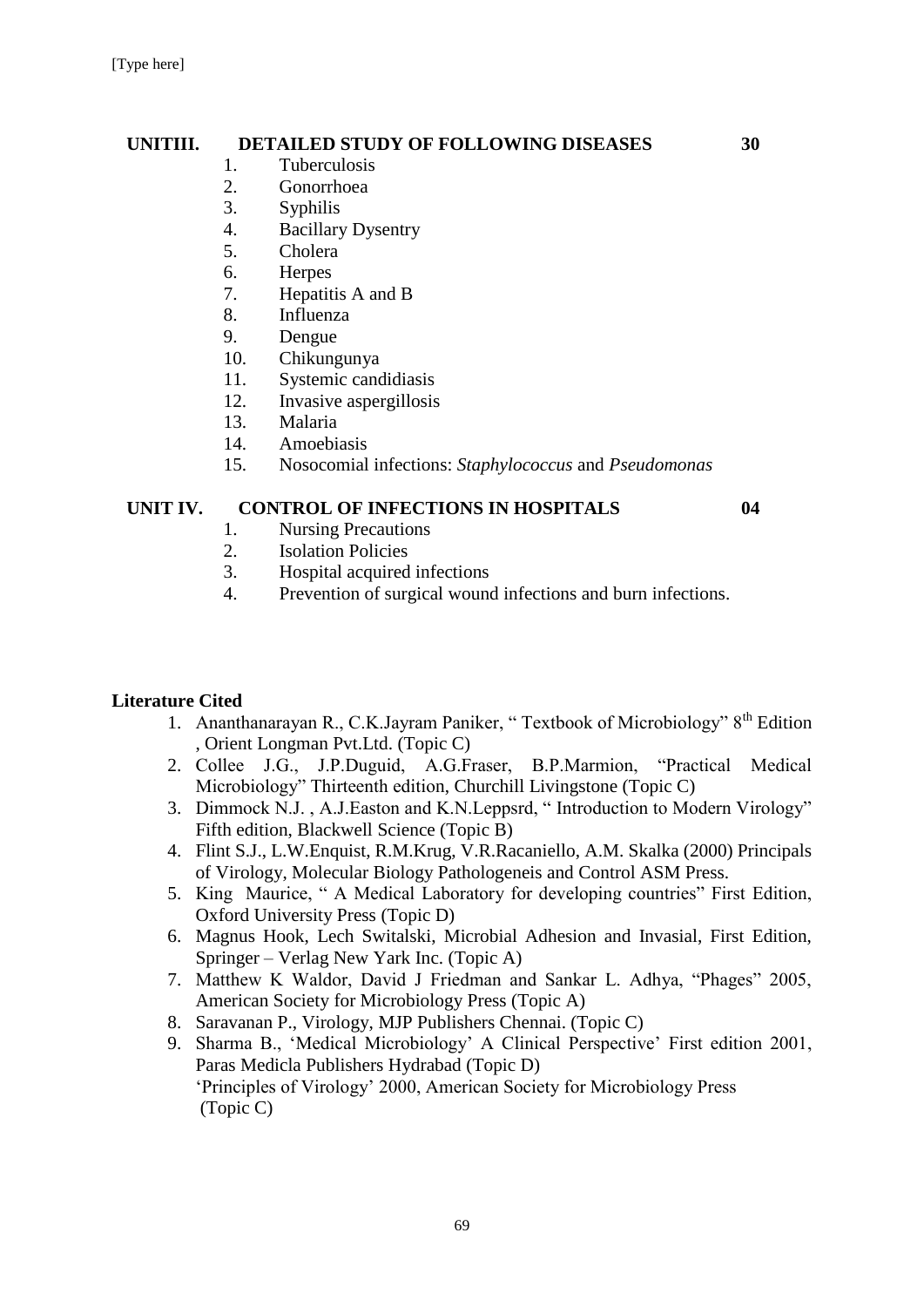

#### **BHARATI VIDYAPEETH (DEEMED TO BE UNIVERSITY), PUNE, INDIA**

# **M.Sc. Microbiology (CBCS- 2018 COURSE) SEMESTER –IV PGMB 403: FOOD AND DAIRY MICROBIOLOGY**

#### **Total Credits: 4 Total Lectures: 60**

#### **Course Outcomes:**

#### **At the end of this course the students will be able to:**

- **1.** Know the details of foodborn pathogens, fermented food products and role of microorganisms in dairy industry.
- **2.** Understand concept and use of probiotics.

#### **Course contents:**

# **UNIT I FOOD MICROBIOLOGY 12**

#### **1. Food borne pathogens.**

- Bacterial pathogens: *Salmonella, Shigella, E. coli., Staph. aureus. Clostridium botulinum*
- Toxigenic molds: *Aspergillus* spp.
	- Detection and identification of Aflatoxins,
	- Viruses: Hepatitis, mechanism of pathogenesis, characteristics of disease, stablityin foods, outbreaks.
- Parasites (different examples) , *Entamoeba histolytica*

#### 2. **Fermented food products 08**

- Fermented vegetables.
- Fermented meat, poultry and fish.
- Traditional Fermented foods.
- Wine.

#### **UNIT II DAIRY MICROBIOLOGY 06**

1. Milk and milk processing.

- Milk composition and components.
- Milk processing. Different processes to manufacture products from milk.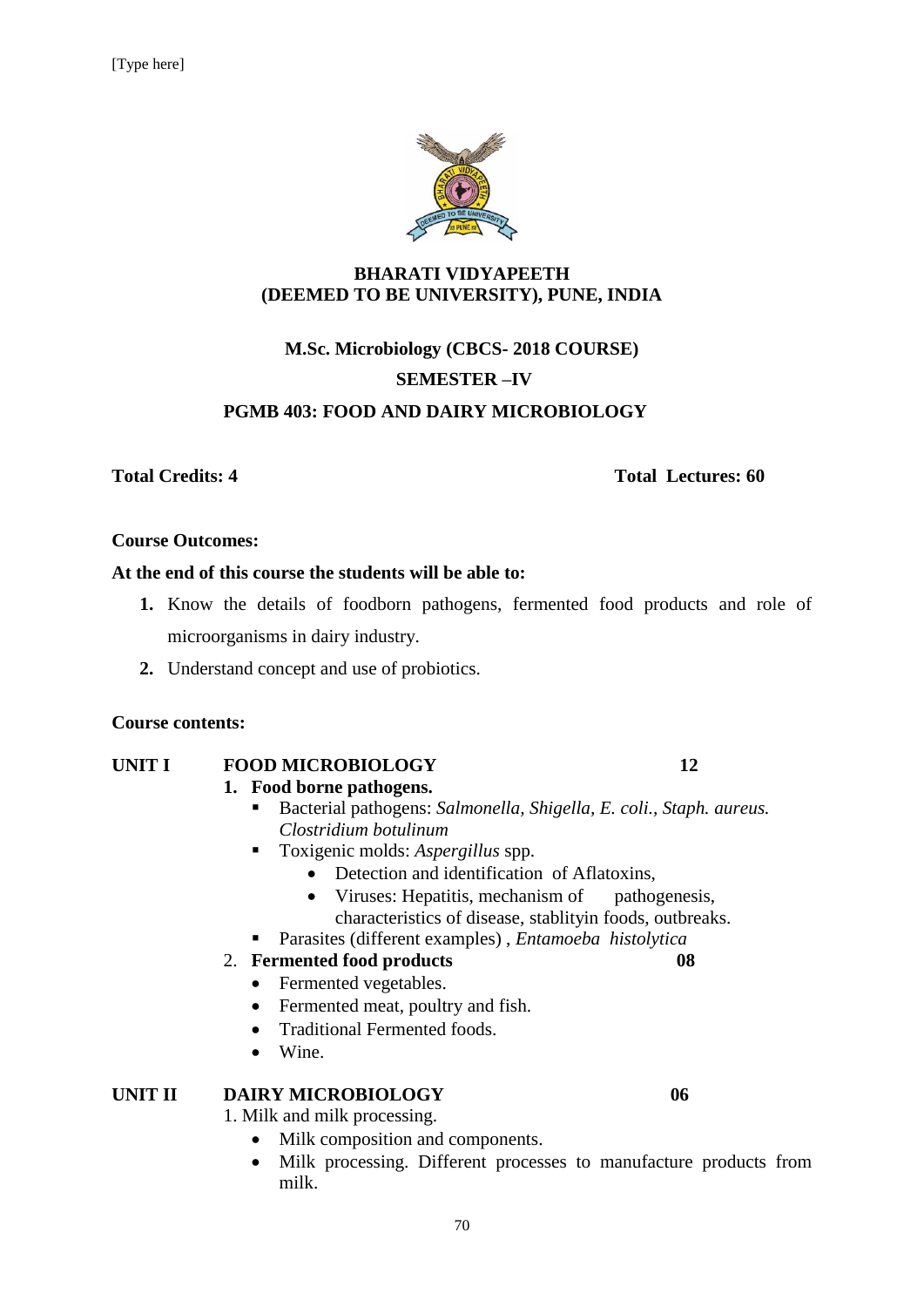• Changes in milk components during processing.

# **2.** The Microbiology of Raw milk. **08**

- Initial microflora of raw milk.
- Milk and public health, safeguarding milk supply.
- Biosecurity, Udder disease and bacterial content of Raw milk.
- Environmental sources.
- Microflora of milking equipment and its effect on raw milk.
- Influence of storage and transport on the microflora of raw milk.

# 3. Microbiology of market milks. 0**8**

- Market milk industry in India.
- Indian Standards
- Composition, Factors affecting composition, Food and Nutritive value.
- Current heat treatments.
- The microflora and Enzymatic Activity of heat-treated market milks Influence on Quality and shelf life.
- Manufacture, Packaging and storage of pasturised milk.
- Pathogenic microorganisms associated with heat-treated market milks.
- Influence of added Ingredients.
- Potential Application of Alternative to heat for market milks.
- Flavor Defects in milk- causes and prevention.

# **4. Fermented milk products 06**

- Special milks- Sterilised milk, Homogenised milk, Flavored milk, and frozen concentrated milk.
- Cream.
- Butter.
- Indian dairy products-Whole Milk, Dahi, Paneer

# **UNIT III PROBIOTICS 12**

- 1. Probiotic microorganisms associated with therapeutic properties.
- 2. Criteria associated with probiotic microorganisms.
- 3. Safety of issues associated with use of Probiotic cultures for Humans.
- 4. Beneficial health effects of Probiotic cultures.
- 5. Effective daily intake of Probiotics.
- 6. Probiotic dairy products.
- 7. Factors affecting Probiotic survival in food Systems.

# **Literature Cited**

- 1. Banwart. G.J. (1987) Basic Food Microbiology CBS Publishers and distributors.
- 2. Barnum. S.R. (1998) Biotechnology: An introduction. Wadsworth Publishing company. An International Thomson Publishing company.
- 3. Davis. J.G. (2002) Milk Testing. Agrobios India. Jodhpur.
- 4. De. S. (980) Outlines of Dairy Technology. Oxford University Press.
- 5. Doyle M.P. Beychat. L.R. and T.J" Montville (1997) Food Microbiology Fundmentals and Frontiers. ASM Press. Washington D.C.
- 6. Frazier. W.C. and D.C. Westhoff. (1988). Food Microbiology. 4th Edn. Tata McGraw Hill. Publ. Co. Ltd.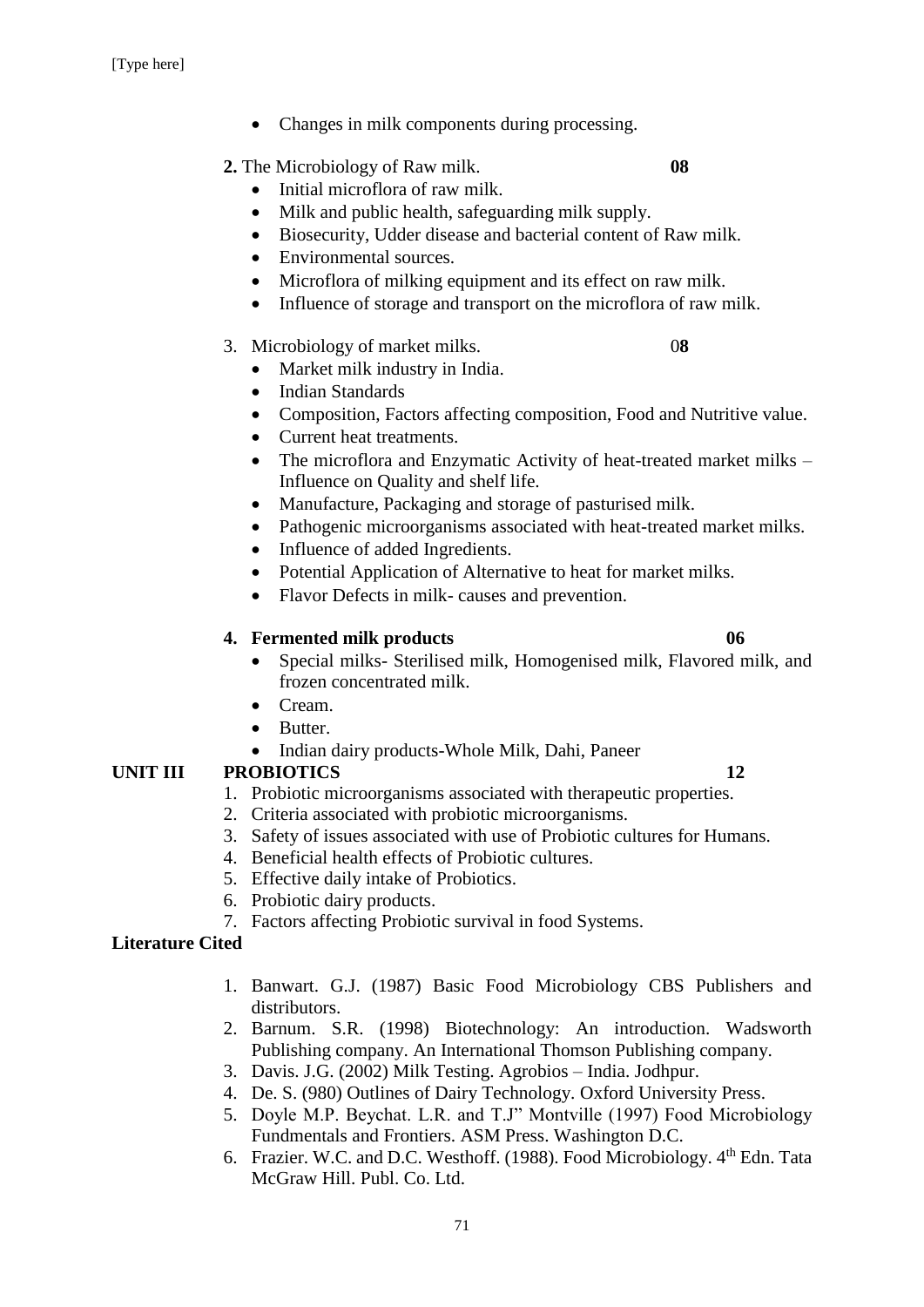- 7. Jay. J.M. (1986) Modern Food Microbiology 3rd Ed. CBS Publishers and Distributors.
- 8. Kinson. T.A. and R.F. Sherwook. Biotech Handbooks & series (1995). Eds. Larry Barton. Plenum Press New York.
- 9. Rajvaidya N. and D.K.Markandey. (2004) Applied Microbiology. Vol. 1-5 APH Publishing Corp. New Delhi.
- 10. Robinson R.K. (2002) Dairy Microbiology Handbook: The Microbiology of milk and milk products. :Publ: Wiley Interscience. A John Wiley & Sons. Inc. Publication.
- 11. Versalovic James and Wilson Michael (2008) Therapeuti Microbiology Probiotics and Related Strategies, ASM Press, Washington, DC.
- 12. Winton and Winton. (2002) milk and milk Products Agrobios India, Jodhpur.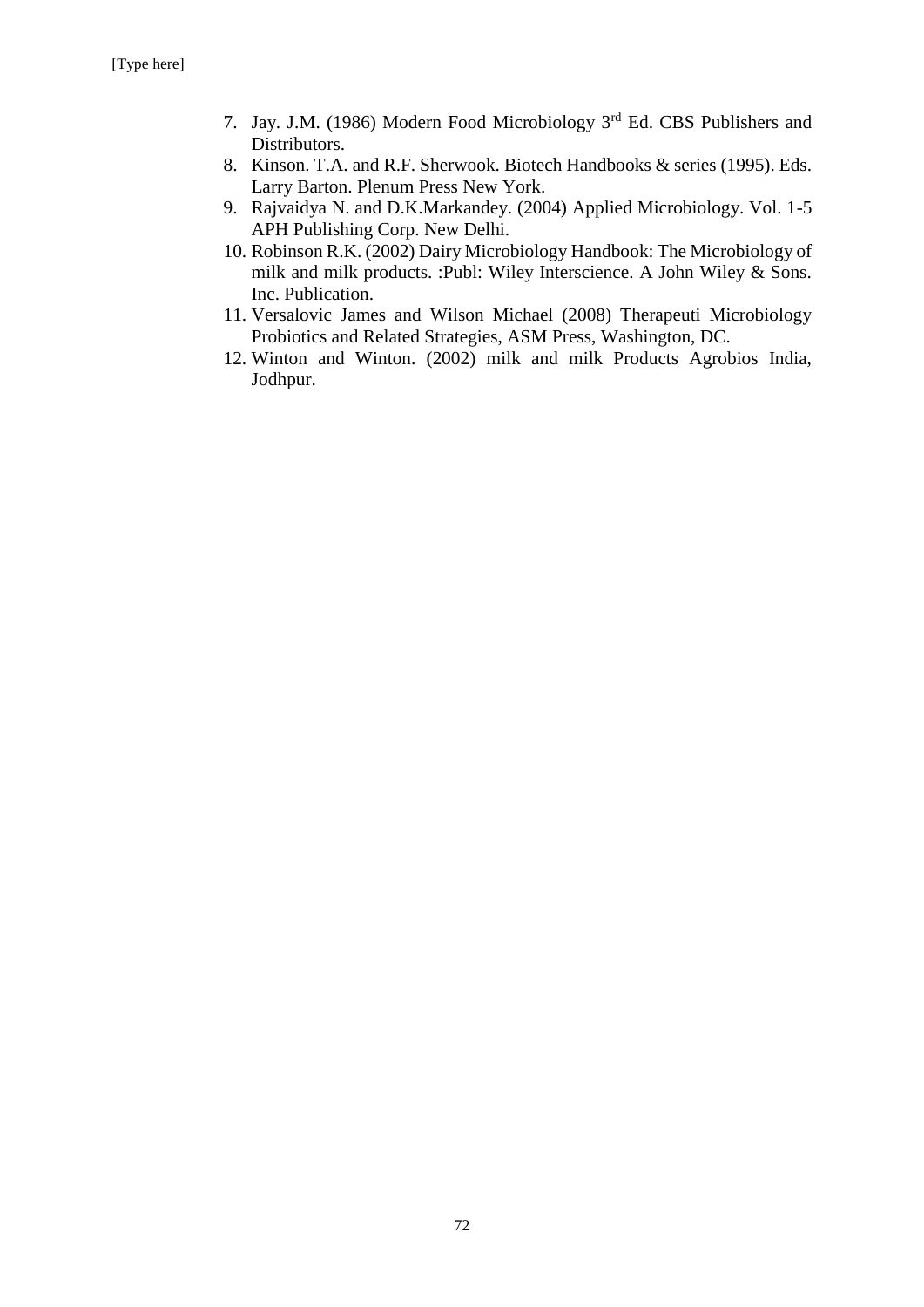

#### **BHARATI VIDYAPEETH (DEEMED TO BE UNIVERSITY), PUNE, INDIA**

# **M.Sc. Microbiology (CBCS- 2018 COURSE) SEMESTER –IV**

### **MB- 404: ADVANCED BIOTECHNOLOGY**

**Total Credits: 4 Total Lectures: 60**

#### **Course Outcomes:**

#### **At the end of this course the students will be able to:**

- **1.** Understand different aspects of plant, animal and marine biotechnology.
- **2.** Know different regulatory authorities and conduction of clinical trials.
- **3.** Understand the concept and significance of patents.

#### **Course contents:**

#### **UNIT I PLANT BIOITECHNOLOGY TECHNIQUES AND APPLICATIONS 20**

- 1. Plant tissue culture laboratory design
- 2. Plant tissue culture and applications.
	- Micropropagation.
	- From callus to plant.
	- Somatic embryogenesis & synseeds
	- Somaclonal variation.
	- Valuable germplasm.
	- Chemicals from plants and techniques for study of Hairy root, Elicitation, Biotransformation,
	- Bioreactor in PTC/ Fermentor in PTC.
- 3. Methods for gene transfer / Formation of transgenic plants
- 4. Applications of plant genetic engineering.
	- Crop improvement.
	- Herbicide resistance.
	- Insect resistance.
	- Virus resistance.
	- Plants as Bioreactors.
	- The first genetically engineered food plants.
	- Frost resistant plants
	- Fruit Vaccine.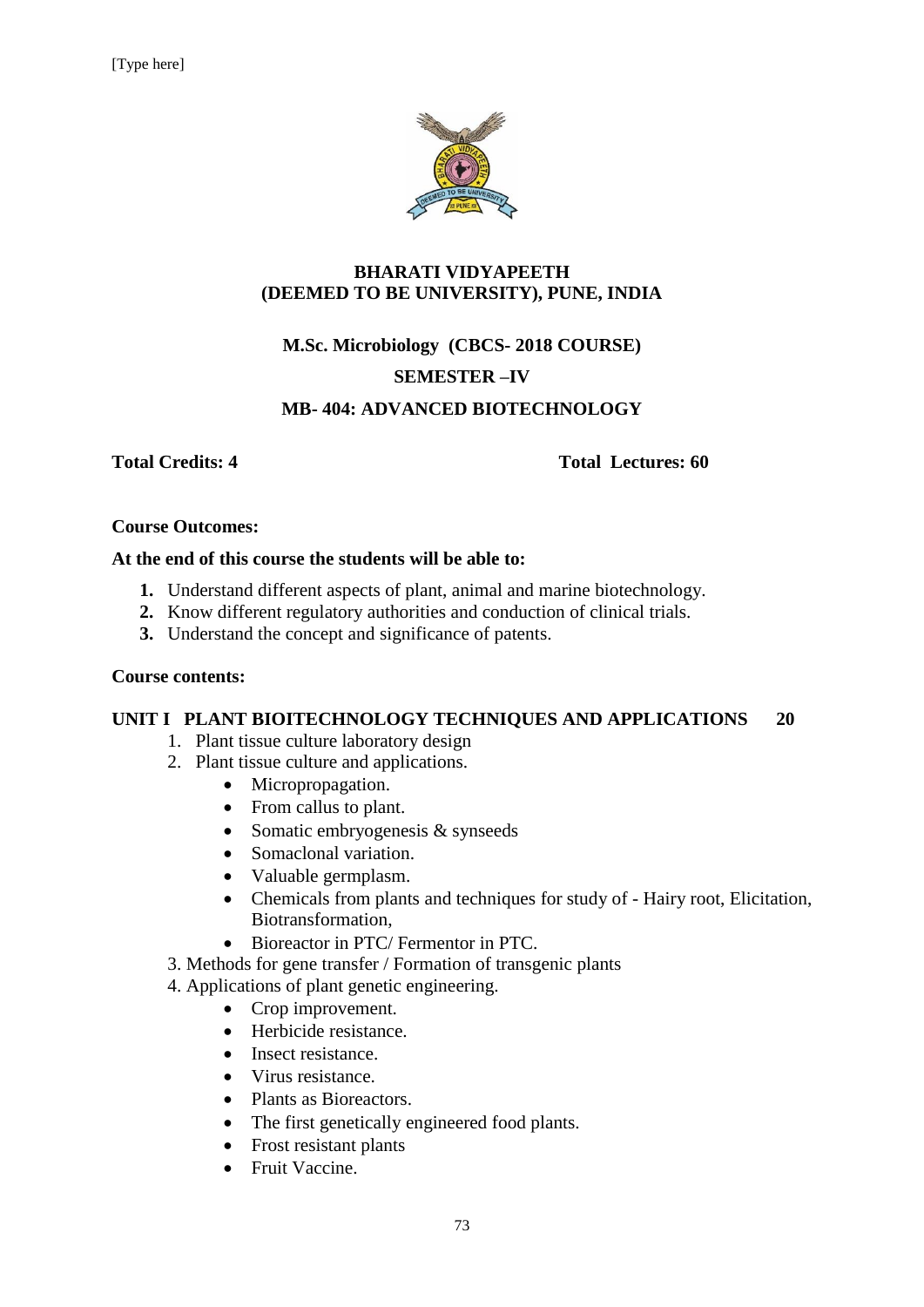#### **UNIT II ANIMAL BIOTECHNOLOGY TECHNIQUES AND APPLICATIONS 20**

- **1.** Types of cell cultures
	- i. Primary , secondary
		- ii. Continuous, established cell lines
		- iii. Monolayer ,suspension cell cultures
- 2. Cell culture media:
	- i. Nutrient requirements,
	- ii. Media constituents, types of media, growth conditions, etc.
- 3. Culture techniques:
	- i. Culturing, subculturing, establishment,
	- ii. Maintenance and preservation of cell lines
	- iii. Quantification- Cell counting, Plating efficiency, Growth curve.
	- iv. Cytotoxicity
	- v. Organotypic culture.
	- vi. Molecular Techniques in cell culture
		- Gene transfer methods in animals:
			- Microinjection.
			- Microprojectile Gene Gun
			- Embryonic stem cell Gene Transfer.
			- Retrovirus and Gene transfer.
			- Cell hybridization
			- Monoclonal antibody production
	- 5. Applications of ATC
		- Transgenic animals.
		- Animal propagation.

#### **UNIT III MARINE BIOTECHNOLOGY 10**

- 1. Aquaculture.
- 2. Algal products.
- 3. Algal cell culture.
- 4. Fuels from algae.
- 5. Medical applications.
- 6. Probing the marine environment.
- 7. Conservation.
- 8. Terrestrial agriculture.
- 9. Transgenic fish.

#### **UNIT IV CLINICAL DEVELOPMENT OF BIOLOGICAL PRODUCTS 05**

- 1. Regulatory authorities for introduction of medicines in market- Role of food and drug administration, FDA guidelines for drugs/biologicals, Validation (GMP, GLP, GCP, etc.).
- 2. Clinical studies: Phase I, Phase II, Phase III, and Phase IV of clinical trials-Objectives, Conduct of trials, Outcome of trials.
- 3. Delivery systems- formulations, targeted drug delivery, sustained release drugs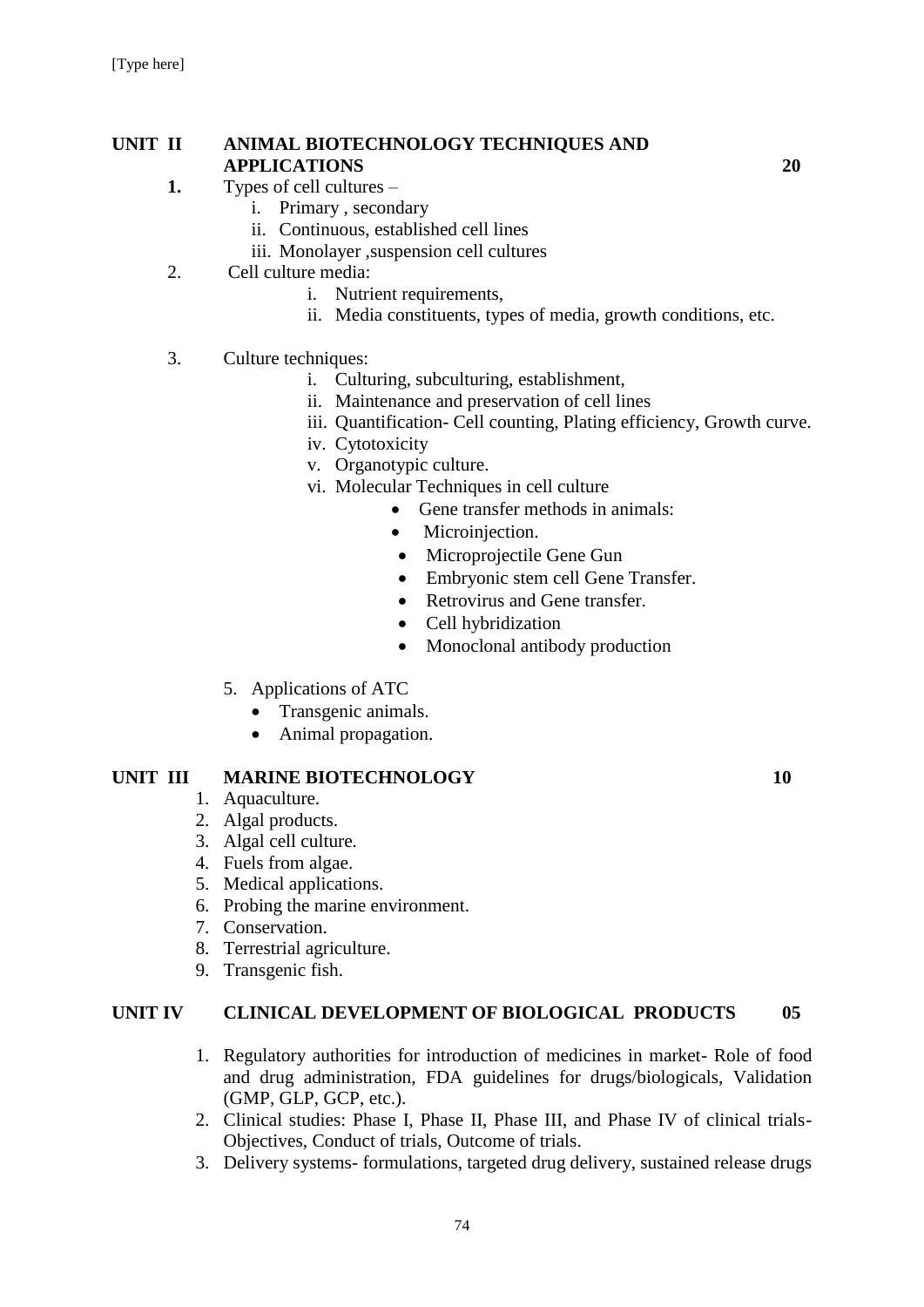### **UNIT V REGULATIONS, PATENT AND SOCIETY. 05**

- 
- 1. The deliberate release of Genetically engineered organisms.EPA Guidelines
- 2. Risk assessment.
- 3. Patents and Biotechnology.
- 4. IPR & Ethical issues
- 5. Sustainable Biotechnology.
- 6. Biosafety Guidelines

#### **Literature cited**

- 1. Barnum. S.R. (1998) Biotechnology: An introduction. Wadsworth Publishing company. An International Thomson Publishing company.
- 2. Borem A. Santos R. and D.E. Bowen (1998) Understanding Biotechnology.
- 3. Casida. L.E. (2003) reprint Industrial Microbiology Publ: New Age International (p) Ltd. New Delhi.
- 4. Chirikjian J.G. (1995) Biotechnology Theory and Techniques. Vol. I. Plant Biotechnology. Animal cell culture. Immunobiotechnology. Ed. Karen Graf. Edvotex. Ind. Jones and Bartlett. Publishers.
- 5. Freshney R.I. (2000) Culture of Animal cells. A Manual of Basic Technique. 4 th Edn. Publ: Wiley – Liss:
- 6. Grace E.S. (1997) Biotechnology unzipped. Promises and Realties Joseph. Henry Press Washington D.C.
- 7. Kumar. H.D. (1993) Molecular Biology and Biotechnology  $2<sup>nd</sup>$  revised edition Vikas Publishing house Pvt. Ltd.
- 8. Mukhopadhyay. S.N. (2001) Process Biotechnology Fundamentals viva Books Pvt. Ltd.
- 9. Patel. A.H. (2003 reprint) Industrial Microbiology Publ: Macmillan. India Ltd. New Delhi.
- 10. Purohit S.S. (2004) Plant tissue culture Published by Student Edition, Jodhpur.
- 11. Ranga M.M. (2002) Animal Biotechnology  $-2<sup>nd</sup>$  Edn. Publ: Agrobios India, Jodhpur.
- 12. Ratledge. C. and B. Kristiansen. (2001) Basic Biotechnology 2<sup>nd</sup> Edn. Cambrige University Press
- 13. Schmauder. H.P.; M Schweizer. (1997) Methods in Biotechnology. Taylor and Francis publisher.
- 14. Trehan. K. (1990). Biotechnology. New Age International New Delhi.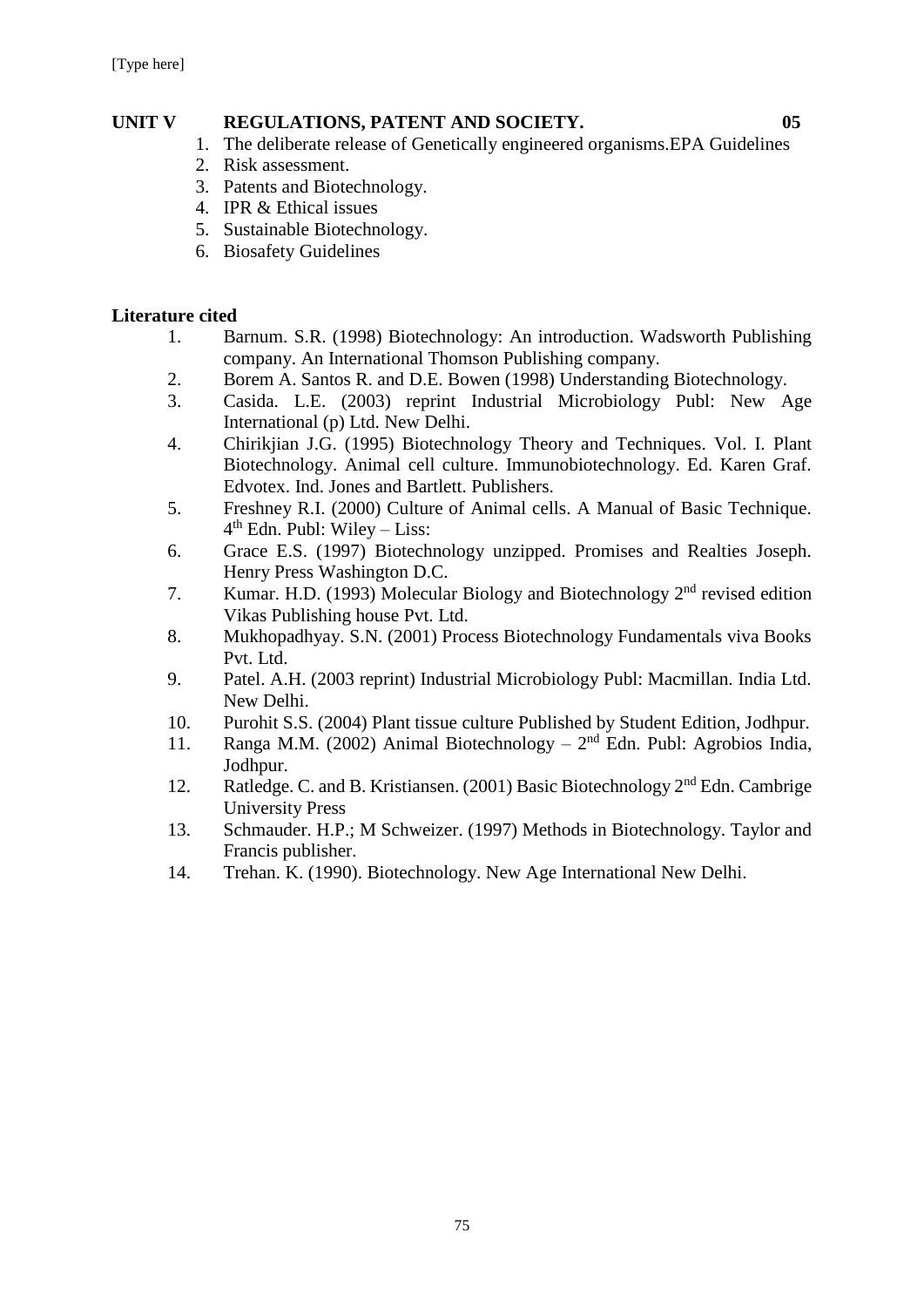

#### **BHARATI VIDYAPEETH (DEEMED TO BE UNIVERSITY), PUNE, INDIA M.Sc. Microbiology (CBCS- 2018 COURSE)**

### **SEMESTER –IV**

#### **MB 405:– ADVANCED ANALYTICAL TECHNIQUES**

#### **Total Credits: 4 Total Lectures: 60**

#### **Course Outcomes:**

#### **At the end of this course the students will be able to:**

- **1.** Understand advanced analytical techniques.
- **2.** Know modern microscopic techniques.
- **3.** Understand quality control techniques to be used in dairy industry.

#### **Course contents:**

| <b>UNIT I.</b> |    | <b>ADVANCED SPECTROSCOPY &amp; SPECTROMETRY</b>                        | 06 |
|----------------|----|------------------------------------------------------------------------|----|
|                |    | 1. Infrared Spectroscopy                                               |    |
|                |    | 2. Nuclear Magnetic Spectroscopy                                       |    |
|                |    | 3. Calculations                                                        |    |
| UNIT II.       |    | <b>ADVANCED ELECTROPHORETIC TECHNIQUES</b>                             | 06 |
|                |    | 1. Agarose Gel Electrophoresis                                         |    |
|                |    | 2. Matrix SDS-PAGE electrophoresis.                                    |    |
|                |    | 3. Disc Electrophoresis.                                               |    |
|                |    | 4. Capillary Electrophoresis                                           |    |
|                |    | 5. Calculations                                                        |    |
| UNIT III.      |    | ADVANCED CHROMATOGRAPHY TECHNIQUES                                     | 06 |
|                |    | 1. Optimizing chromatographic separations                              |    |
|                |    | 2. Gas Chromatography                                                  |    |
|                |    | 3. High Performance Chromatography, HPTLC.                             |    |
|                | 4. | Interfacing GC or HPLC with mass spectrometry                          |    |
|                |    | 5. Quantitative analysis.                                              |    |
| UNIT IV        |    | ELECTRON MICROSCOPY AND CELL SORTING TECHNIQUES                        | 08 |
|                |    | $\mathbf{A}$ is the contract of the state of the state of $\mathbf{A}$ |    |

1. Principles, working & applications. Special techniques related to electron microscopy–fixation & staining, Negative staining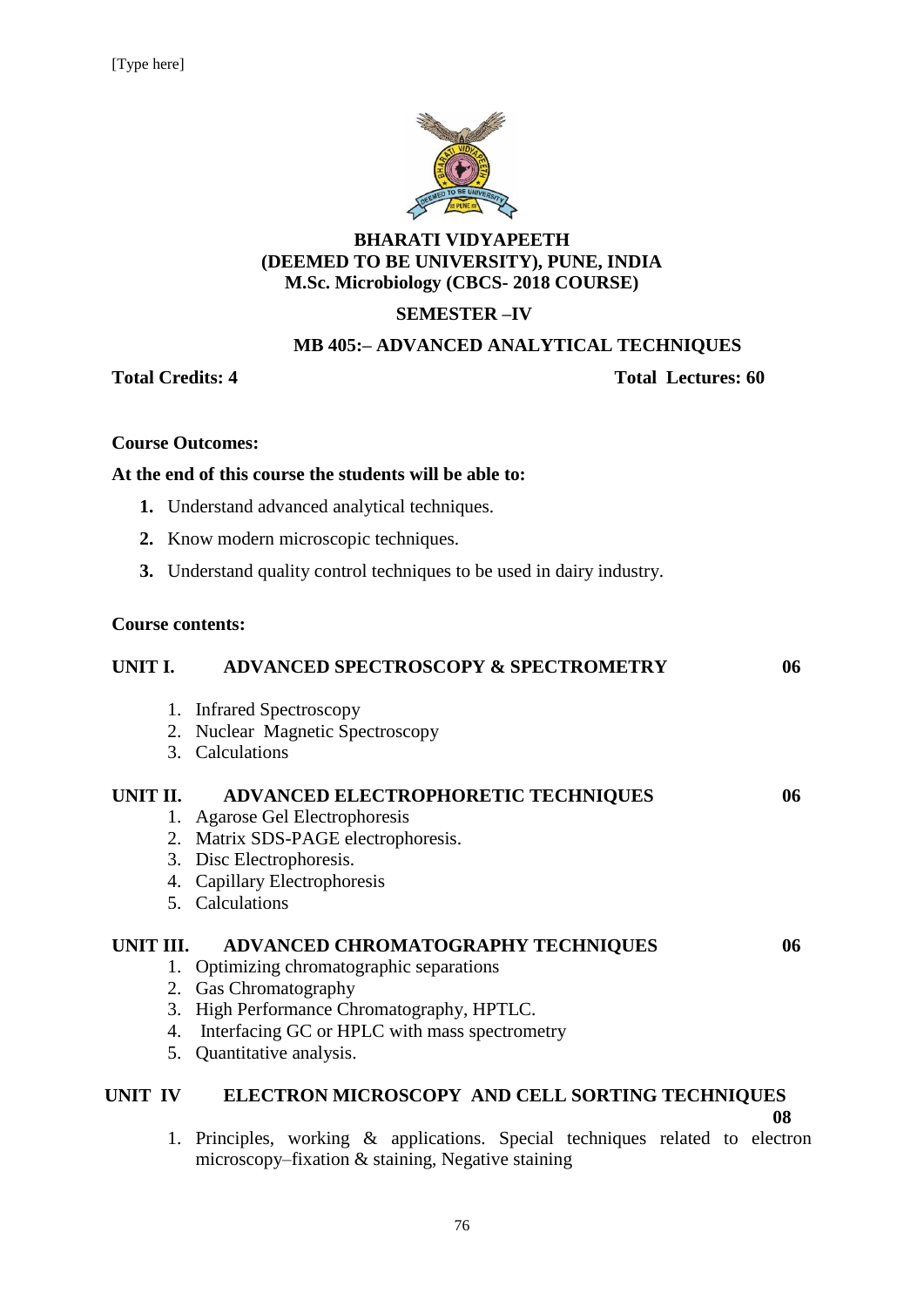- 2. Freeze etching, shadow casting Scanning, Immunoelectron microscopic techniques, Cryo electron Microscopy.
- 3. Cytophotometry and Flowcytometry.

#### **UNIT V MODERN MICROSCOPIC TECHNIQUES 04**

1. Confocal Microscopy, Laser microscopy, Laser scanning microscopy, Atomic force Microscopy.

#### **UNIT VI SEQUENCING AND MUTAGENESIS 08**

- 1. Basic DNA sequencing.
- 2. Whole genome sequencing.
- 3. Analysing sequence data.
- 4. Changing genes, site directed mutagenesis
- 5. RFLP, RAPD, PCR.

#### **UNIT VII ADVANCED TECHNIQUES IN FOOD MICROBIOLOGY 08**

- 1. Detecting foodborne pathogens and their toxins conventional versus Rapid Automated methods.
- 2. Immonunologic techniques for detecting foodborne pathogens and toxins.
- 3. Genetic and Metagenomic methods for detection of pathogens.
- 4. Predictive modeling, Hazard Analysis and critical control system

#### **UNIT VIII QUALITY CONTROL IN DAIRY INDUSTRY 10**

- 1. Control of Airborne microorganisms in Dairy Plants.
- 2. Microbial control of water supplies.
- 3. Assessment of Dairy equipment hygiene.
- 4. Sampling of products for microbiological evaluation.
- 5. Procedures for the direct assessment of the microbial content of milk and milk products.
- 6. Procedures for the Indirect Assessment of the microbial content of milk and milk products.
- 7. Methods for determining the shelf life of milk.
- 8. Sterility Tests.
- 9. Genetic and Metagenomic method for detecting pathogenic microgranisms and their toxins.
- 10. Microbiology standards for different dairy products.
- 11. Relevance of techniques and interpretation of results.

#### **UNIT IX IMMUNOCHEMICAL TECHNIQUES 04**

- 1. Diagnostic Immunohistochemistry
- 2. Recent techniques

#### **Literature Cited**

1. Reed, R; Homes, D; Weyers, J. and A. Jones. Practical skills in Biomelecular Sciences. Addison Wesley Longman Limited.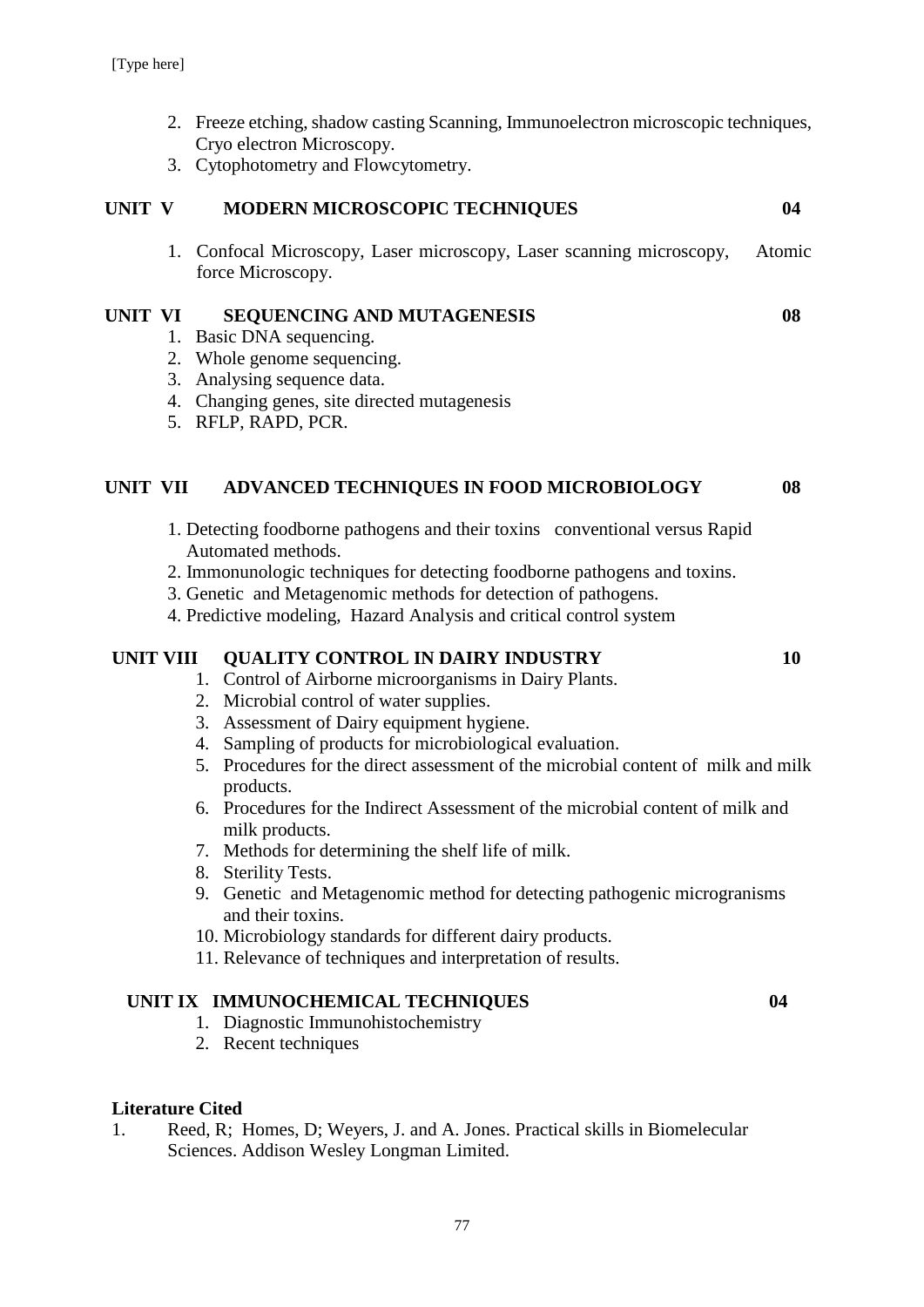- 2. Boyer. R. (2000) Modern Experimental Biochemistry. 3<sup>rd</sup> Edition. Pearson Education Asia.
- 3. Mathews C.K. and K.E. Van Holde (1996) Biochemistry. The Benjamin Cunnings publishing Co. Inc. 2nd Edition.
- 4. Lehninger. A.L. , Devid L, Nelson M, M.Cockes ( 1992 ) Principles of Biochemistry " Second Edition" Publisher – CBS Publieshrs
- 5. Satyanarayana (1999) Biochemistry. Books & Allied (p) Ltd.
- 6. Pattabiraman T.N. (1993) Principles of Biochemistry Gajanan Publisher.

\* Students are supposed to refer to "Current Contents" and periodicals for recent & additional information.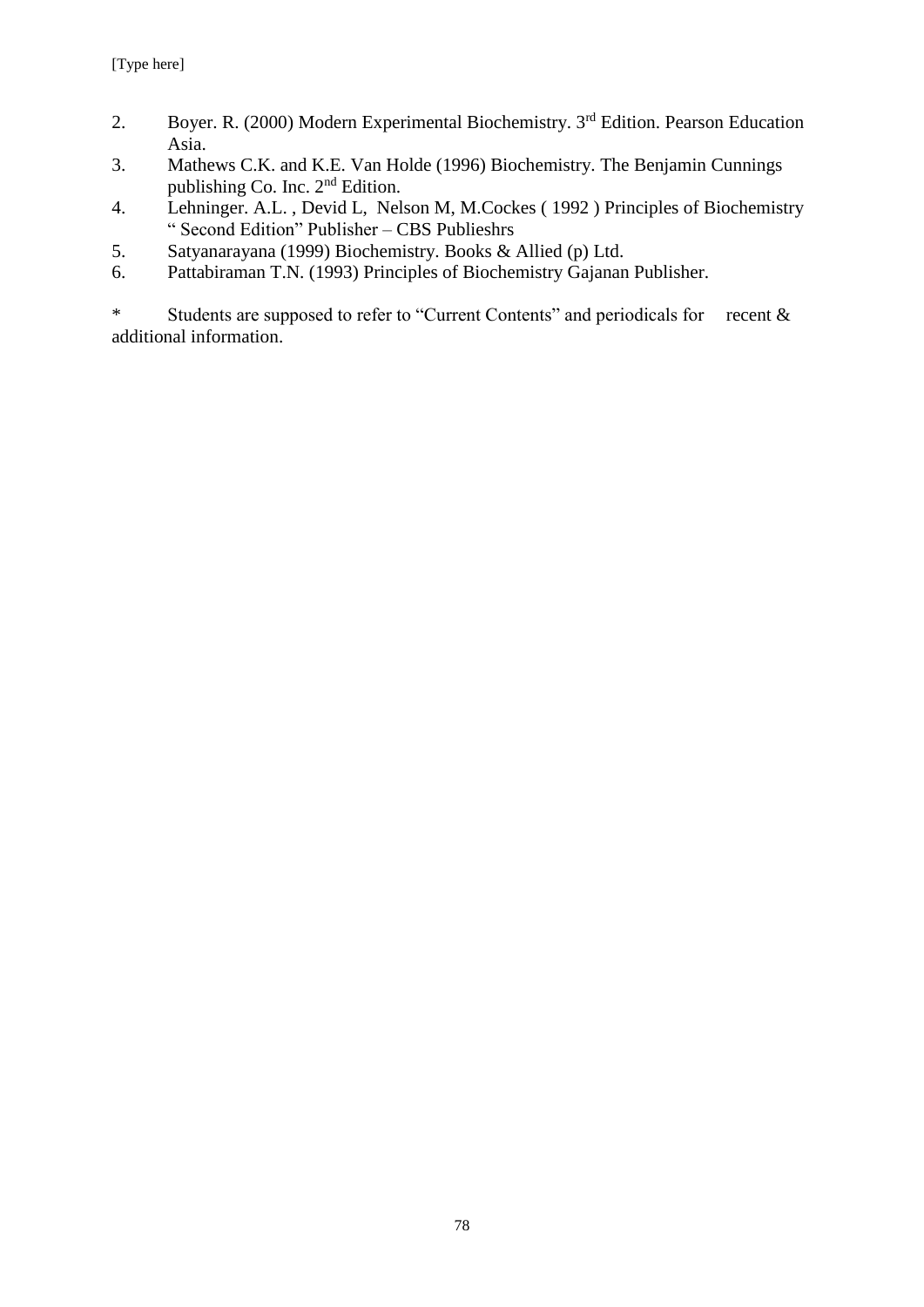

#### **BHARATI VIDYAPEETH (DEEMED TO BE UNIVERSITY), PUNE, INDIA**

# **M.Sc. Microbiology (CBCS-2018 COURSE)**

### **SEMESTER : IV**

# **PGSEC 401: Exploring Microbial Diversity**

#### **Total Credits: 2** Total Lectures: 30

#### **Course Outcomes:**

#### **At the end of this course the students will be able to:**

- 1. Understand different aspects of microbial diversity and taxonomy.
- 2. Know methods for identification of unculturable microorganisms.
- 3. Understand different methods of gene sequencing.

#### **Course contents:**

| <b>UNIT I. Microbial diversity</b><br>Definition of species in prokaryotes.<br>1.<br>2. Types of 'species' Species Divergence<br>Measures and indices of diversity.<br>3.                                                                                                                                         |    |
|-------------------------------------------------------------------------------------------------------------------------------------------------------------------------------------------------------------------------------------------------------------------------------------------------------------------|----|
| <b>UNIT II Taxonomy</b><br>1. Introduction to Bacterial Taxonomy<br>2. Bergey's Manuals and the classification of prokaryote<br>• Determinative Bacteriology: Phenetic Approach<br>• Systematic Bacteriology: Phylogenetic Approach<br>• Polyphasic Approach                                                      | 8  |
| <b>UNIT III Gene sequencing</b><br>1. Outline of gene sequencing procedures<br>Maxam Gilbert's method, Sangers method<br><b>Automated Sequencer</b><br><b>BLAST</b> analysis<br><b>RFLP</b><br><b>RAPD</b><br>Strategies for whole genome sequencing<br>$\bullet$<br>Whole Genome Shotgun Sequencing<br>$\bullet$ | 12 |
| Applications of gene sequencing (identification of organisms)                                                                                                                                                                                                                                                     |    |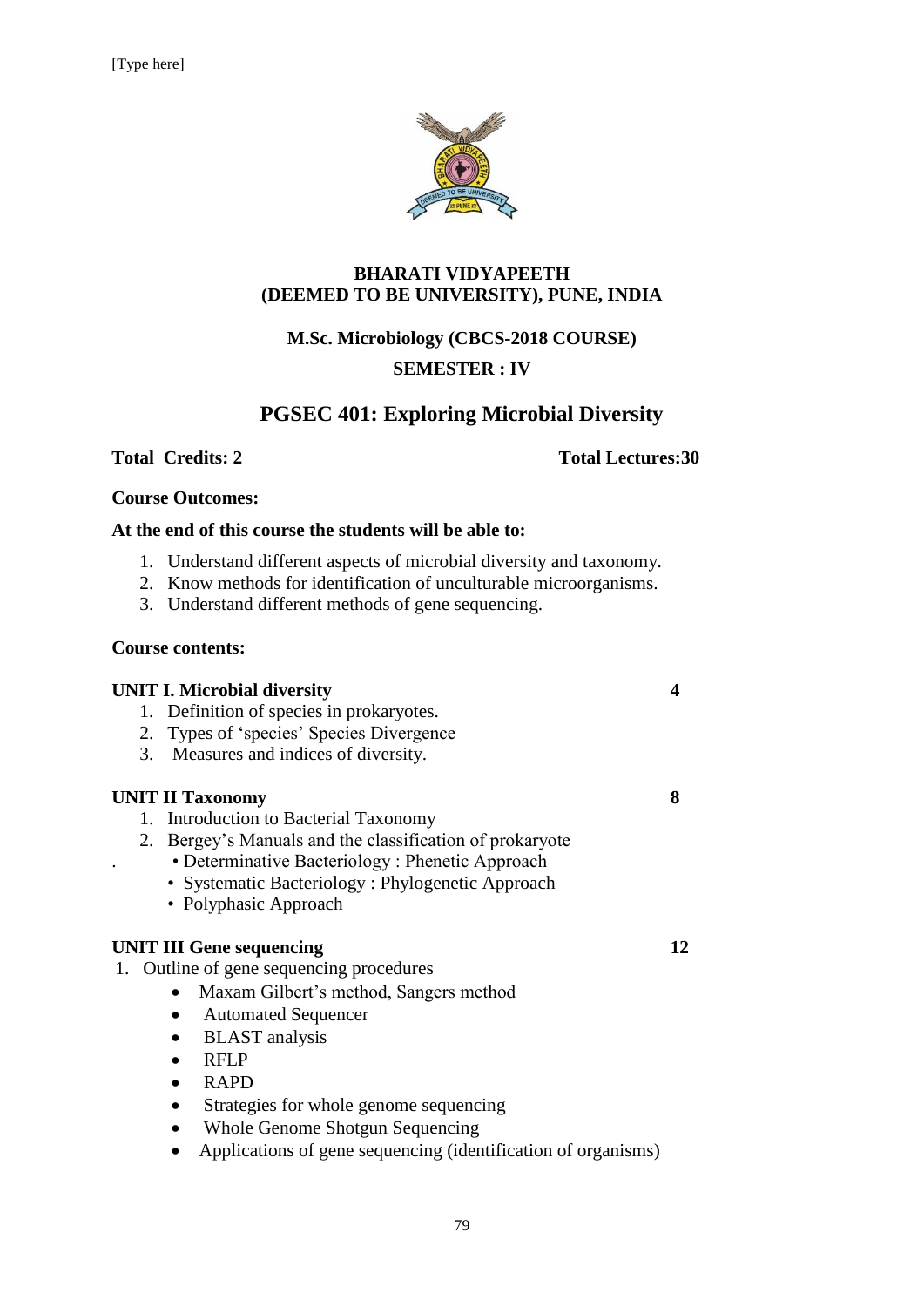#### **Unit IV** : **Unculturable microorganisms 6**

Culture independent molecular methods for identifying unculturable bacteria.

#### **References**

- 1. Fakruddin1\* and Khanjada Shahnewaj Bin Mannan2eylon C Methods for Analyzing Diversity of Microbial Communities in Natural Environments Md Journal of Science (Bio. Sci.) 42(1): 19-33, 2013 DOI: 10.4038/cjsbs.v42i1.5896 \*
- 2. Breed and Buchanan. Bergey's Manual of Determinative Bacteriology. 9th Edition, 1982.
- 3. Breed and Buchanan. Bergey's Manual of Systematic Bacteriology. 2nd Edition, (Volumes.  $1 - 5$ ) (2001 – 2003). Berguys Mannual of Systematics of bacteriology
- 4. J., Fritsch, E. F. And Maniatis, T. (1989) Molecular Cloning: A laboratory Manual, 2nd ed. Cold Spring harbour NY: Cold Spring Harbour Laboratory Press
- 5. Sonia R. Vartoukian, Richard M. Palmer & William G. MINIREVIEW Strategies for culture of 'unculturable' bacteria Wade King's College London Dental Institute, Infection Research Group, London, FEMS Microbiol Lett 309 (2010) 1– 7 UK DOI:10.1111/j.1574-6968.2010.02000.x
- 6. Sandy Primrose, Richard Twyman, Bob Old (2001), Principles of Gene Manipulation 6th Edition, Blackwell Science Ltd. 2. Sambrook,

\* Students are supposed to refer to "Current Contents" and periodicals for recent & additional information.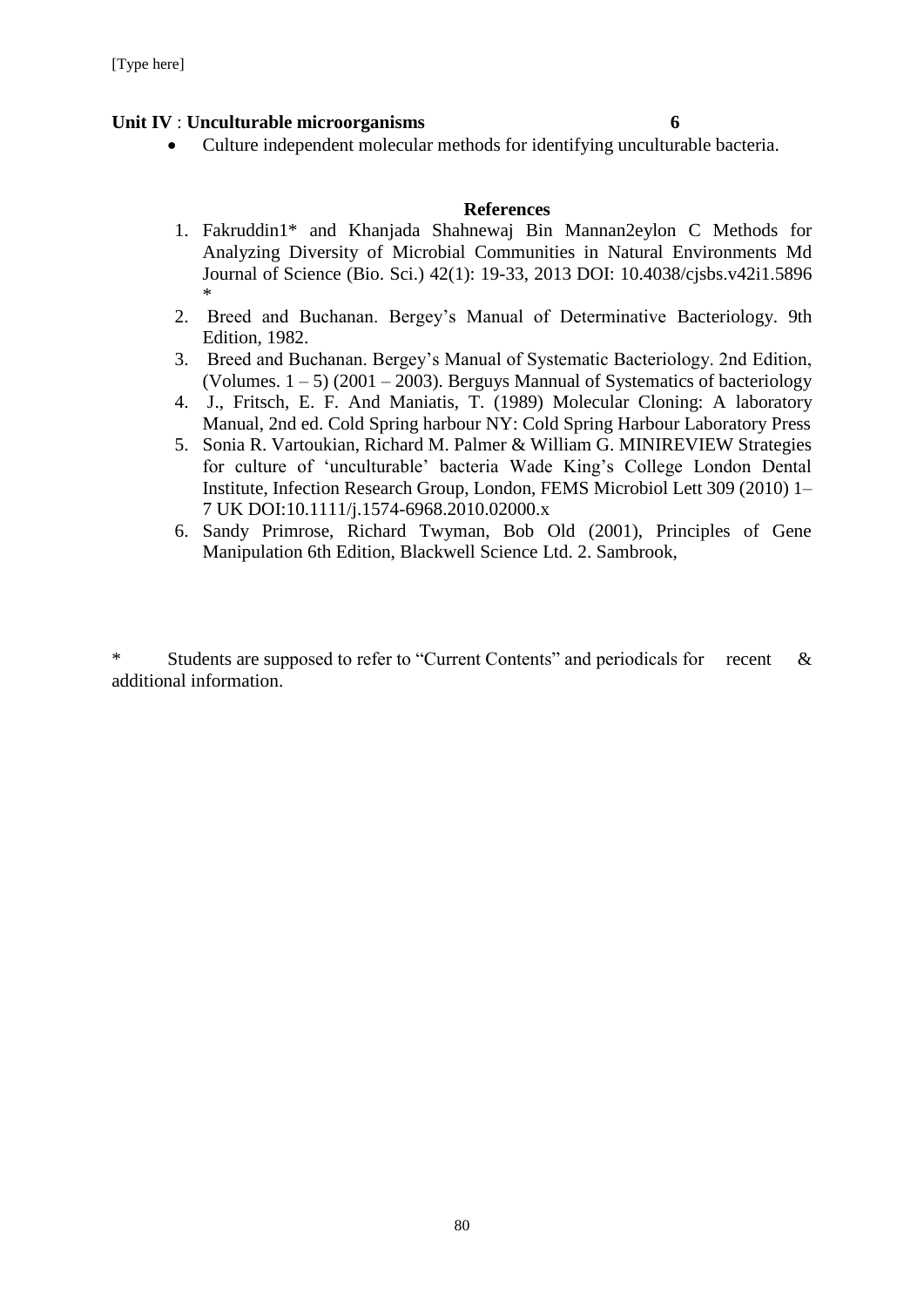

#### **BHARATI VIDYAPEETH (DEEMED TO BE UNIVERSITY), PUNE, INDIA M.Sc. Microbiology (CBCS- 2018 COURSE)**

# **SEMESTER –IV**

# **PGMB 411:- Practical Course 5.**

#### **Total Credits: 2 Total Lectures: 120**

22 p

#### **Course Outcomes:**

#### **At the end of this course the students will be able to:**

- **1.** Develop the skills for isolation and cultivation of viruses.
- **2.** Develop the skills for performing clinical microbiology experiments.

#### **Course contents:**

|   | I. Virology:         |                                                                       |     |
|---|----------------------|-----------------------------------------------------------------------|-----|
|   |                      | Isolation of phages and Study of phage titre                          | 4 P |
|   |                      | Study of plant viruses.                                               | 2P  |
|   |                      | Study of animal cell culture                                          | 2P  |
|   |                      | Egg inoculation technique for animal viruses.                         | 3P  |
|   |                      | Preparation of animal viral vaccines (Visit)                          | 1P  |
|   |                      | II. Clinical Microbiology:                                            | 4 P |
|   |                      | Isolation of pathogens from wound and burn infections.                |     |
|   |                      | Study of antibiotic resistance pattern of these isolates.             | 2P  |
| Ш | <b>Biochemistry:</b> |                                                                       | 4 P |
|   | $\bullet$            | Estimation of chlorides, sodium, potassium, calcium /ions<br>in blood |     |
|   |                      |                                                                       |     |

#### **Literature Cited**

- 1. Varly H.C. (Fourth Edition) Practical Clinical Biochemistry, CBS Publishers & Distributers Pvt. Ltd, New Delhi, Bangalore, Pune, Cochin, Chennai (Indai), First Indian Edition 1988, reprint : 2002, 2003, 2004, 2005.
- 2. Ananthanarayan R., C.K.Jayram Paniker, "Textbook of Microbiology" 8<sup>th</sup> Edition , Orient Longman Pvt.Ltd. (Topic C)
- 3. Collee J.G., J.P.Duguid, A.G.Fraser, B.P.Marmion, "Practical Medical Microbiology" Thirteenth edition, Churchill Livingstone (Topic C)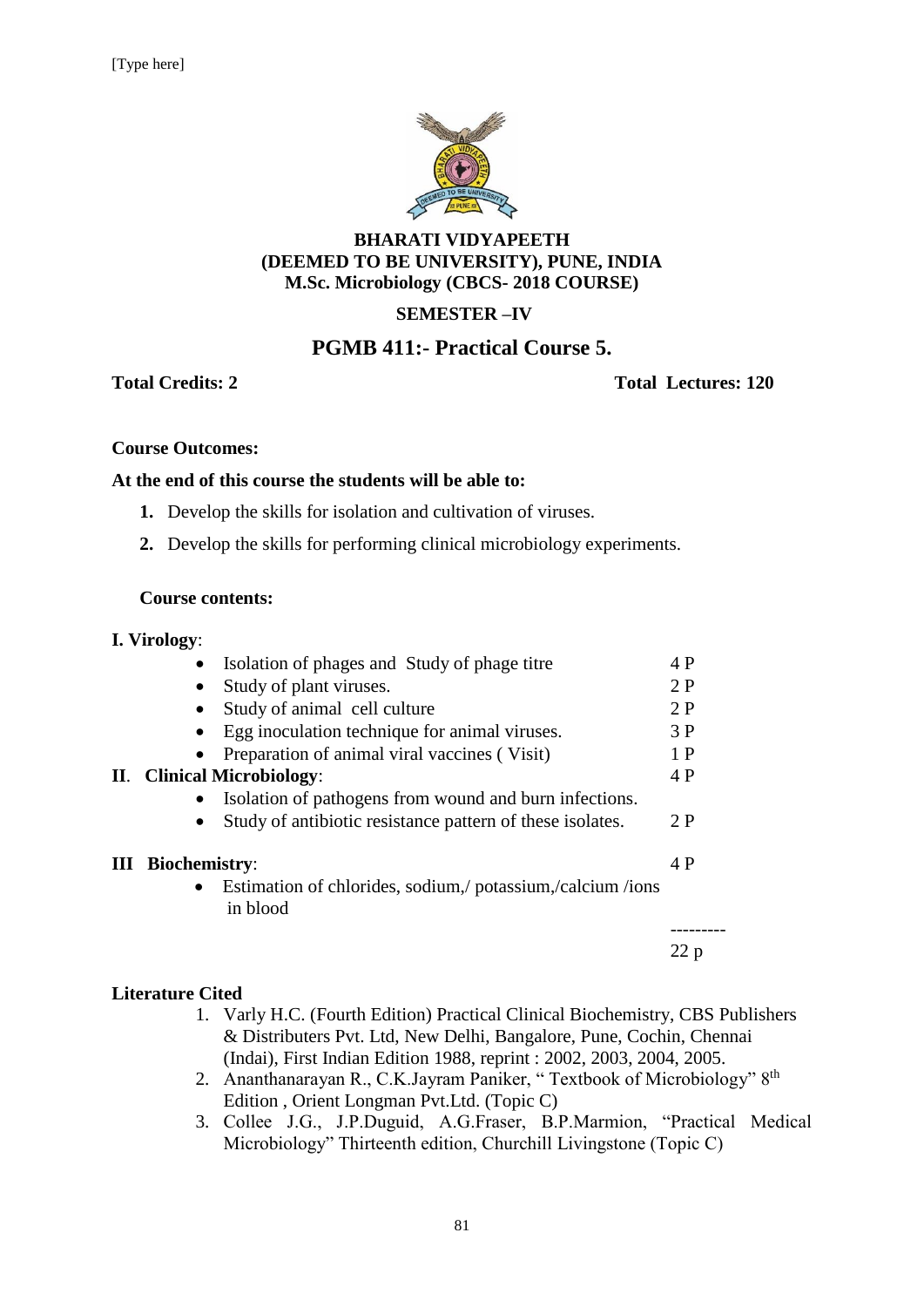- 4. Deb A.C. Comprehensible Viva & Practical ( First Pub 1996) Biochemistry (Third Edition : 2005), New Central Book Agency (P) Ltd
- 5. Dimmock N.J., A.J.Easton and K.N.Leppsrd, "Introduction to Modern Virology" Fifth edition, Blackwell Science (Topic B)
- 6. Jayraman Laboratory manual in Biochemistry, New Age International Publishers, New Delhi
- 7. Luxton R (2010), Clinical Biochemisrty , 2nd Edition
- 8. Mathews C.K. and K.E. Van Holde (1996) Biochemistry. The Benjamin Cunnings publishing Co. Inc. 2nd Edition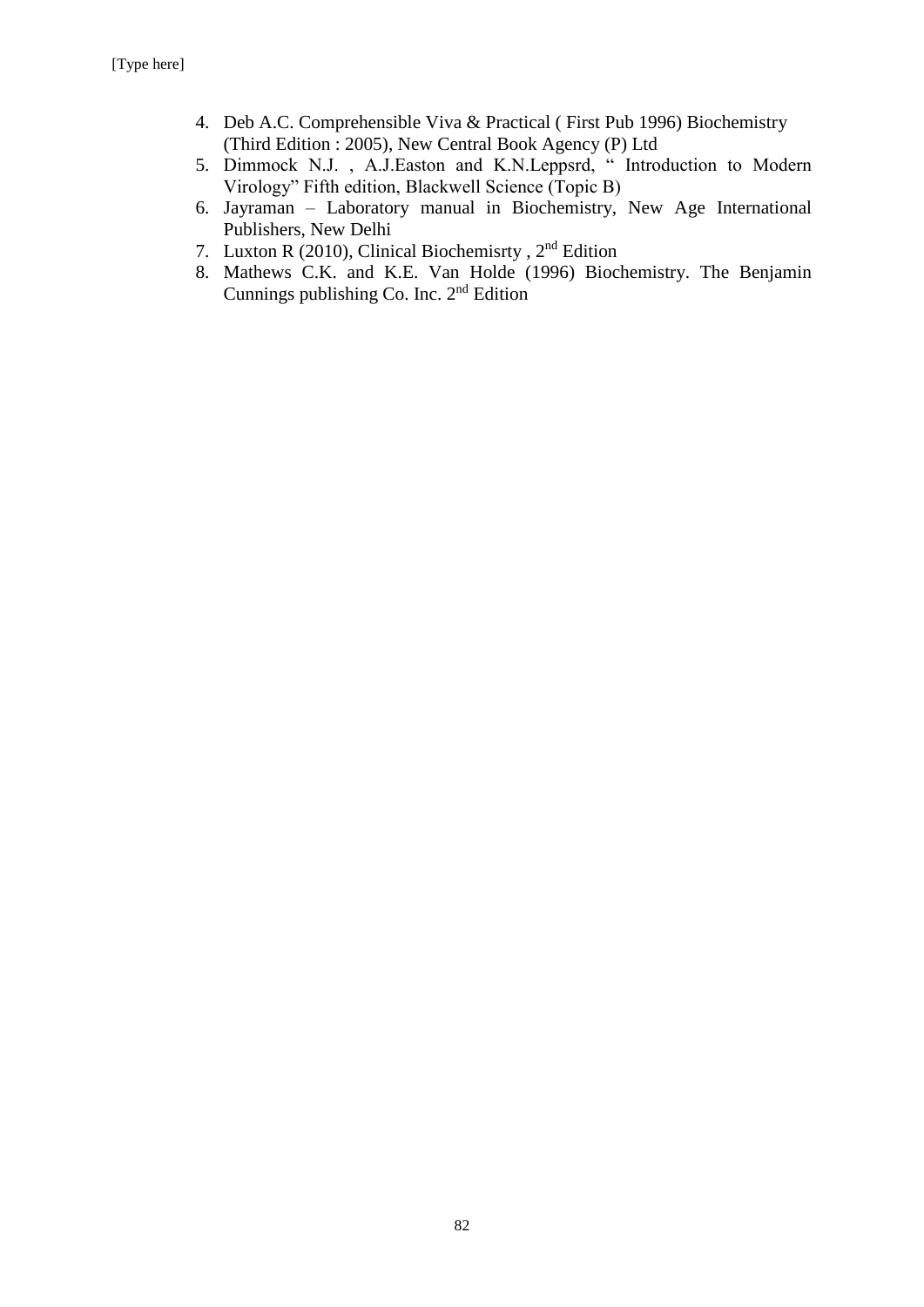

### **BHARATI VIDYAPEETH (DEEMED TO BE UNIVERSITY), PUNE, INDIA M.Sc. Microbiology (CBCS- 2018 COURSE) SEMESTER –IV**

# **PGMB 412: – Practical Course-6**

**Total Credits: 2 Total Lectures: 120**

#### **Course Outcomes:**

#### **At the end of this course the students will be able to:**

- **1.** Develop the skills for performing experiments in food and dairy industries.
- **2.** Understand the concept of plant cell culture and mushroom cultivation.

#### **Course contents:**

|    |                                                                                | 22P |  |
|----|--------------------------------------------------------------------------------|-----|--|
| 9. | Mushroom cultivation.                                                          | 2 P |  |
| 8. | Study of plant cell culture                                                    | 1P  |  |
|    | 7. Study of commercial probiotic products                                      | 5 P |  |
|    | e.g. Curd, Idli, Dhokla etc.                                                   |     |  |
| 6. | Preparation of traditional fermented foods                                     | 1P  |  |
|    | 5. Production of Antibiotics like polymyxin /Bacitracin etc.                   | 2 P |  |
|    | 4. Production of gluconic acid by shake flask culture                          | 3 P |  |
|    | 3. Microbial analysis of raw and pasteurized milk.                             | 2P  |  |
|    | 2. Isolation of Aflatoxin producing organism and detection of Aflatoxin.       | 2P  |  |
|    | Shigella/, E.coli/., Staph.aureus.                                             | 4 P |  |
|    | 1. Isolation and identification of food borne pathogens from food. Salmonella, |     |  |

#### **Literature Cited**

- 1. Varly H.C. (Fourth Edition) Practical Clinical Biochemistry, CBS Publishers & Distributers Pvt. Ltd, New Delhi, Bangalore, Pune, Cochin, Chennai (Indai), First Indian Edition 1988, reprint : 2002, 2003, 2004, 2005.
- 2. Ananthanarayan R., C.K.Jayram Paniker, "Textbook of Microbiology" 8<sup>th</sup> Edition , Orient Longman Pvt.Ltd. (Topic C)
- 3. Collee J.G., J.P. Duguid, A.G. Fraser, B.P. Marmion, "Practical Medical Microbiology" Thirteenth edition, Churchill Livingstone (Topic C)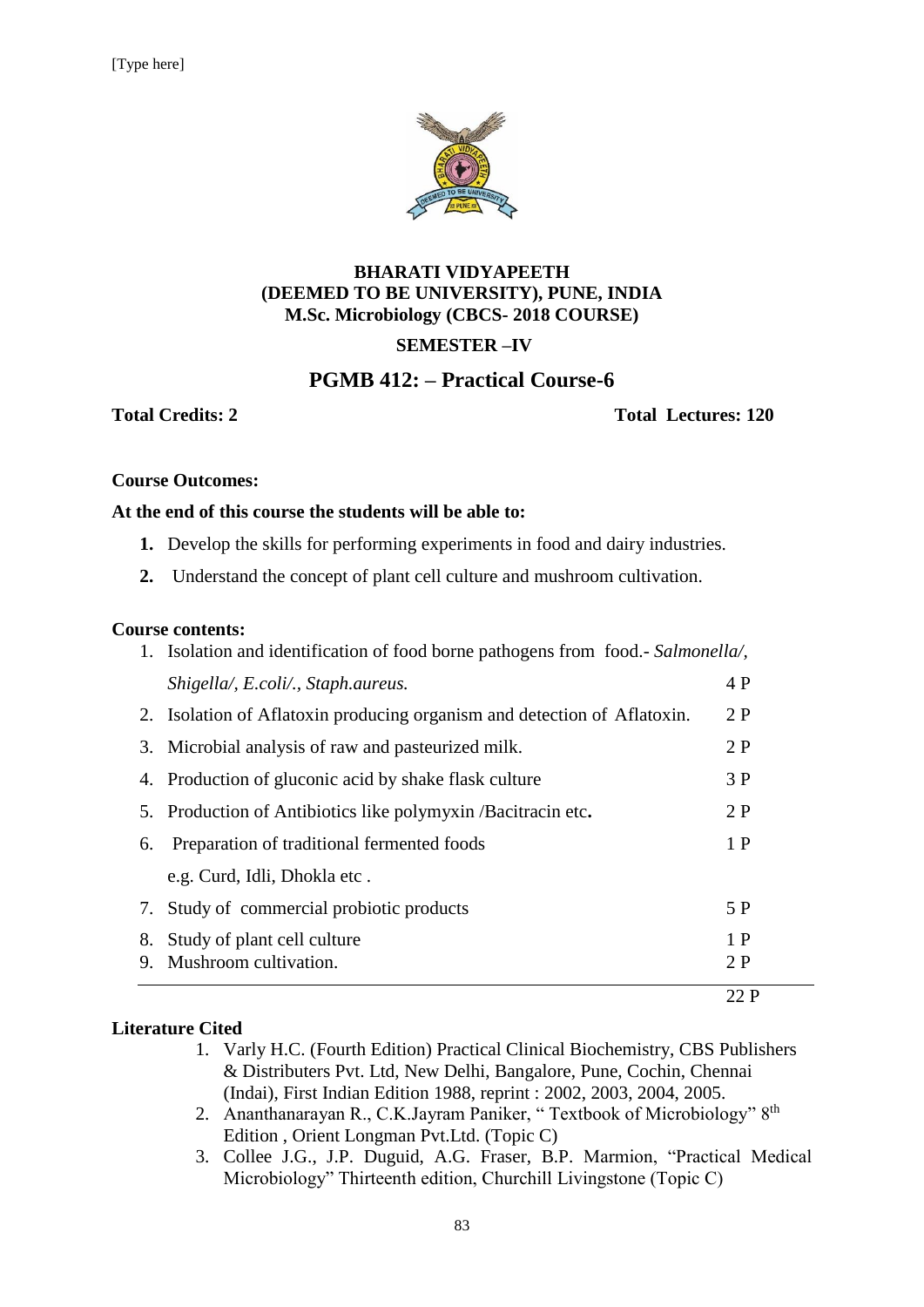- 4. Deb A.C. Comprehensible Viva & Practical ( First Pub 1996) Biochemistry (Third Edition : 2005), New Central Book Agency (P) Ltd
- 5. Dimmock N.J., A.J.Easton and K.N.Leppsrd, " Introduction to Modern Virology" Fifth edition, Blackwell Science (Topic B)
- 6. Jayraman Laboratory manual in Biochemistry, New Age International Publishers, New Delhi
- 7. Luxton R (2010), Clinical Biochemisrty , 2nd Edition
- 8. Mathews C.K. and K.E. Van Holde (1996) Biochemistry. The Benjamin Cunnings publishing Co. Inc. 2nd Edition
- 9. Nayak S., (2007) Manipal Mannual of Clinical Biochemistry, Publisher Jaypees Brother Medical Publisher
- 10. Plummer D.T, (1992)An introduction to Practical Biochemistry Tata cGraw

Hill Publisher, New Delhi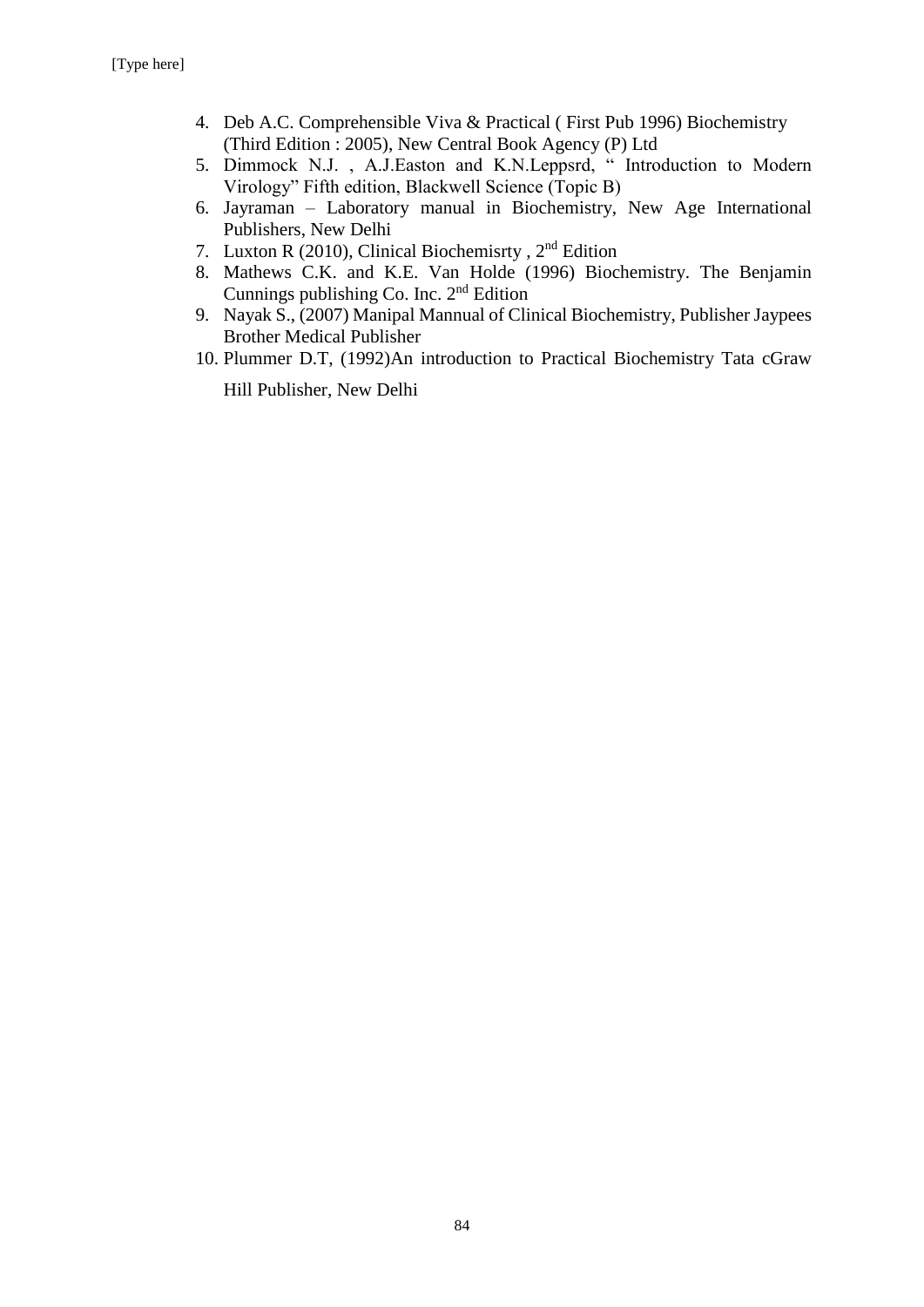### **45. Teaching learning processes:**

The teaching learning processes incorporate a variety of modes and a regular use of ICT. These are listed below:

1. **Classroom Teaching** for topics which are intensely information-based. This a very regular feature of all the courses in Microbiology

2. **Power Point slides** for topics which involve information related to intricate biological pathways such as metabolic pathways in bacteria and other microorganisms. Use of Power Point presentations are also made whenever the lectures are to be summarized in a crisp and pointwise manner to highlight salient / important conclusions from the topics.

**3. Classroom Discussions** are a regular feature while teaching. The students are drawn into impromptu discussions by the teacher during the process of teaching.

**4. Video Displaying**, both real-time and animations, are used for topics which require 3D dimensional viewing of the biological mechanisms to drive the point home. These have proved to be very helpful while teaching concepts of molecular biology like DNA replication, transcription and translation. These are also used to convey complexities of antigen-antibody interactions and generation of antibody diversity during the teaching of Immunology.

**5. Model Making** is also used especially for understanding and building a perception of the students for the structures of viruses which cannot be seen by a light microscope and can be seen only under expensive equipment like electron microscopes.

**6. Laboratory Practicals** are an integral part of every course included in UG programme in Microbiology. The is also a daily affair for UG students of Microbiology.

**7. Problem Solving** is encouraged during the laboratory work.

**8. Group Activity** as well as discussions with the laboratory supervisor/ among the students themselves/ Mentor is also encouraged during laboratory work.

**9. Project work** is included in the programme where students work individually or in groups to design experiments to solve/answer a problem suggested by the Mentor or identified by the students in consultation with the Mentor. The students are mentored regularly during the duration the project is in progress.

**10. Presentations by the Students** are regularly done. The students are mentored in presentation of data, interpretation of data and articulation with the students/teachers/Research Scholars during their presentation.

**11. Presentation by Experts** in different specialties of Microbiology are arranged to broaden the horizons of the students.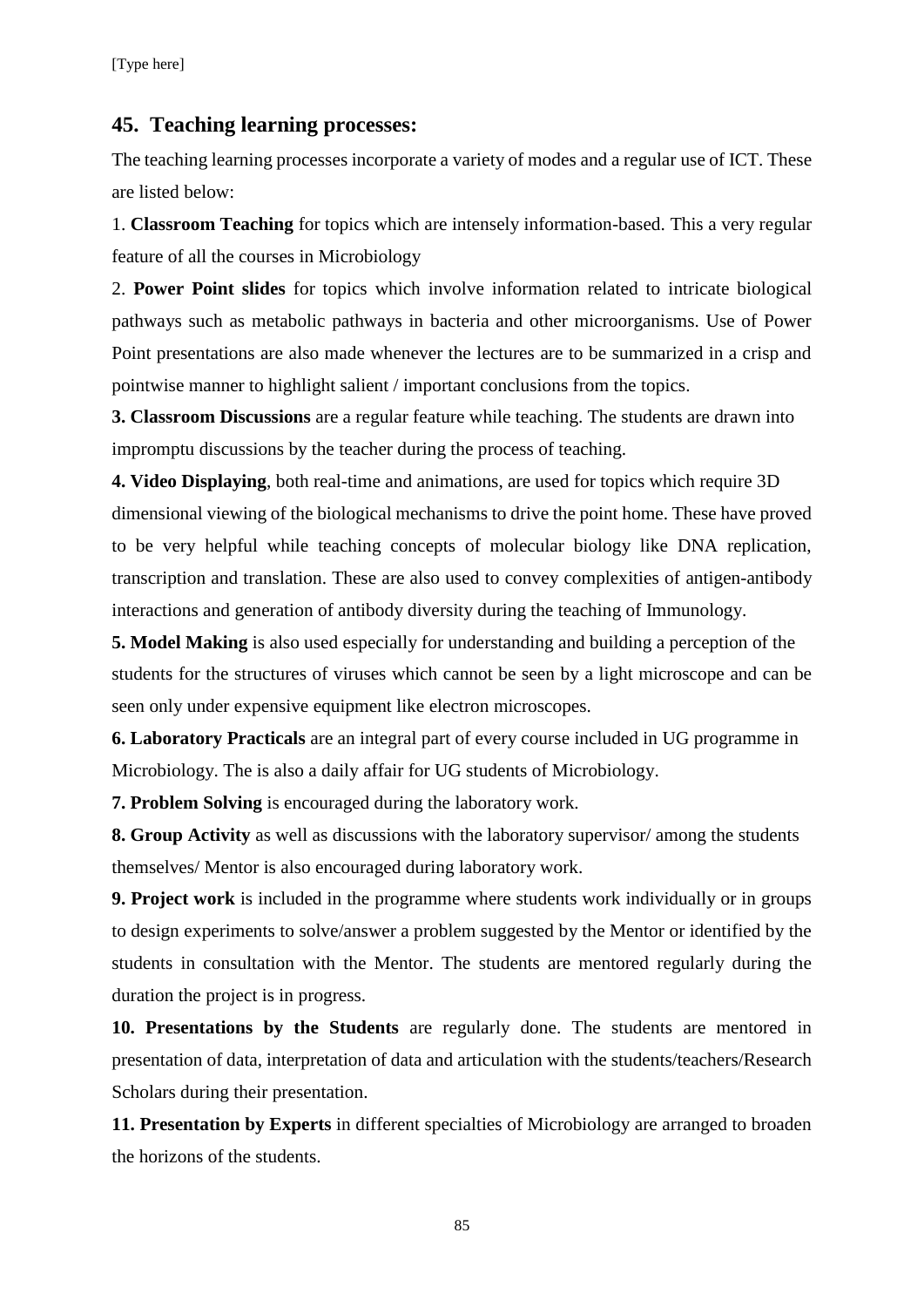**12. Interaction with Experts** is also encouraged during/after presentations to satisfy/ignite curiosities of the students related to developments in the different areas of Microbiology.

**13. Visit to Industries/Laboratories** related to Microbiology like fermentation, food, diagnostics etc. are organized to acquaint the students with real-life working environments of the professional microbiologists with a view to broaden their perspective of the subject of Microbiology

#### **46. Assessment Tasks:**

It is important that the students of UG Microbiology program achieve the

desired results in terms of the learning outcomes to be professionally sound and competitive in a global society. Achieving the desired learning outcomes is also imperative in terms of job employment leading to a happy and prosperous individual further leading to a happy and prosperous family and thereby a happy and prosperous society or nation. The assessments tasks are pivotal to get an authentic feedback for the teaching learning process and for mid-course corrections and further improvements in future. The assessment tasks are carried out at various stages of the duration of the UG Microbiology programme like Mid-term assessments, Endterm assessments, Semester examinations, Regular assessments, viva-voce etc. The assessment tasks are listed below:

**1. Multiple Choice Questions** (MCQ) are one of the predominant form of assessment tasks. This task may be used during all kinds of term and semester examinations.

**2. Short-Answer Questions/ Long –Answer Questions** during term and semester examinations are used to assess the ability of the student to convey his thoughts in a coherent way where prioritization of the information in terms of their significance is tested.

**3. Surprise Quizzes** are regularly used during continuous assessment while the teaching learning process is continuing which prepares the student to quickly recall information or quickly analyze a problem and come up with proper solutions.

**4. Visual/Pictorial Quizzes** are used to sharpen the comprehension of the students after looking at all the components of a system.

**5. Impromptu Opinions** on microbiological problems are sought from student during regular teaching learning which help them to think quickly in a given context. This help build their ability to come up with solutions to problems which the students might not have confronted previously.

**6. Problem Solving question** are generally given during the laboratory work.

86